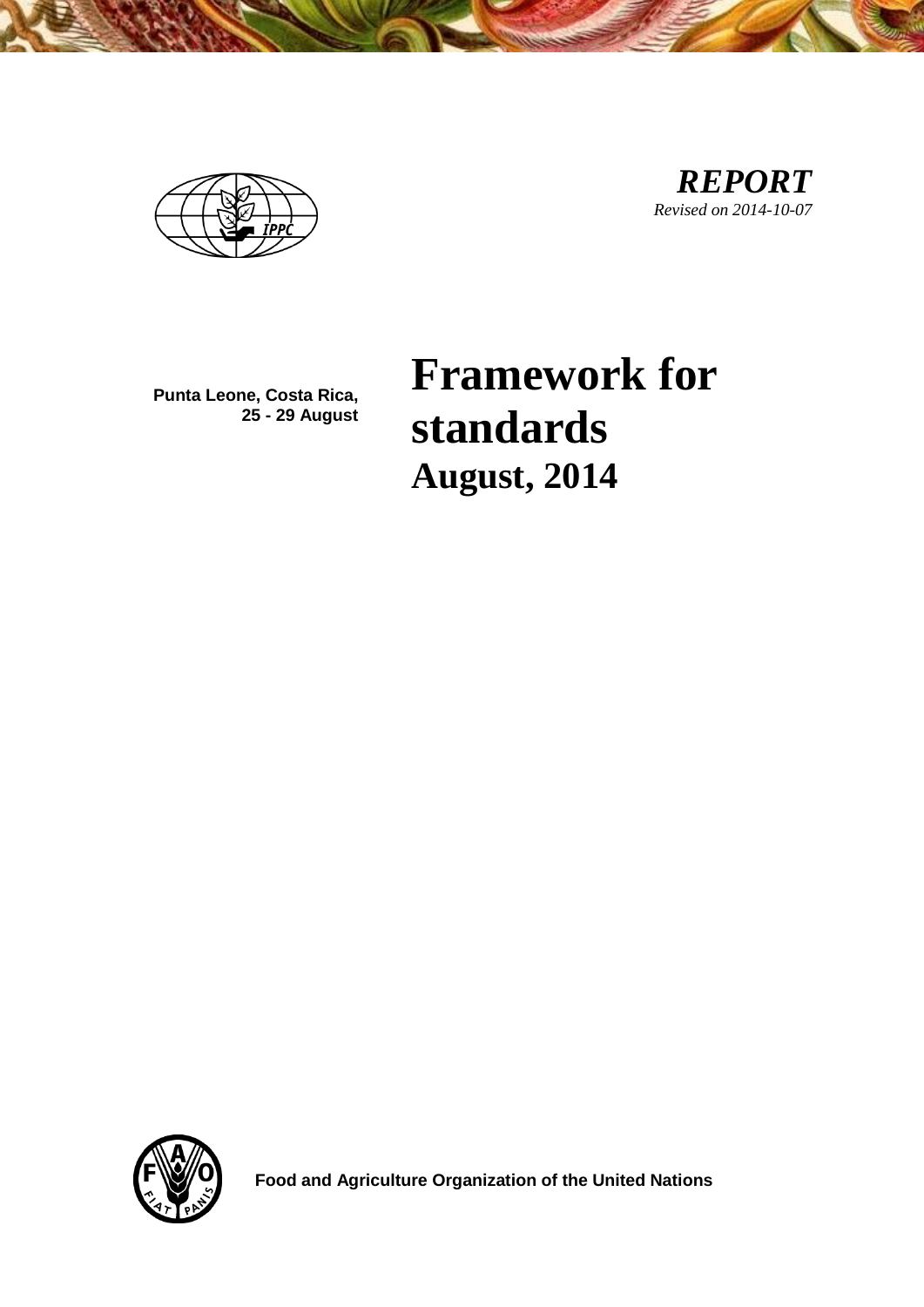## **Contents**

| 1.  |                                                                                      |  |  |  |  |
|-----|--------------------------------------------------------------------------------------|--|--|--|--|
| 2.  |                                                                                      |  |  |  |  |
| 3.  |                                                                                      |  |  |  |  |
| 4.  |                                                                                      |  |  |  |  |
| 5.  |                                                                                      |  |  |  |  |
| 6.  |                                                                                      |  |  |  |  |
| 7.  |                                                                                      |  |  |  |  |
|     | Areas of common interest to the International Standard Setting Bodies (ISSBs)<br>7.1 |  |  |  |  |
|     | 7.2                                                                                  |  |  |  |  |
|     | 7.3                                                                                  |  |  |  |  |
| 8.  | Develop a Log Frame for an IPPC Framework for Standards and implementation11         |  |  |  |  |
| 9.  |                                                                                      |  |  |  |  |
| 10. |                                                                                      |  |  |  |  |
|     |                                                                                      |  |  |  |  |

# **List of appendixes**

| Appendix 4: Terms of reference for the development of the framework for IPPC standards 22 |  |
|-------------------------------------------------------------------------------------------|--|
|                                                                                           |  |
|                                                                                           |  |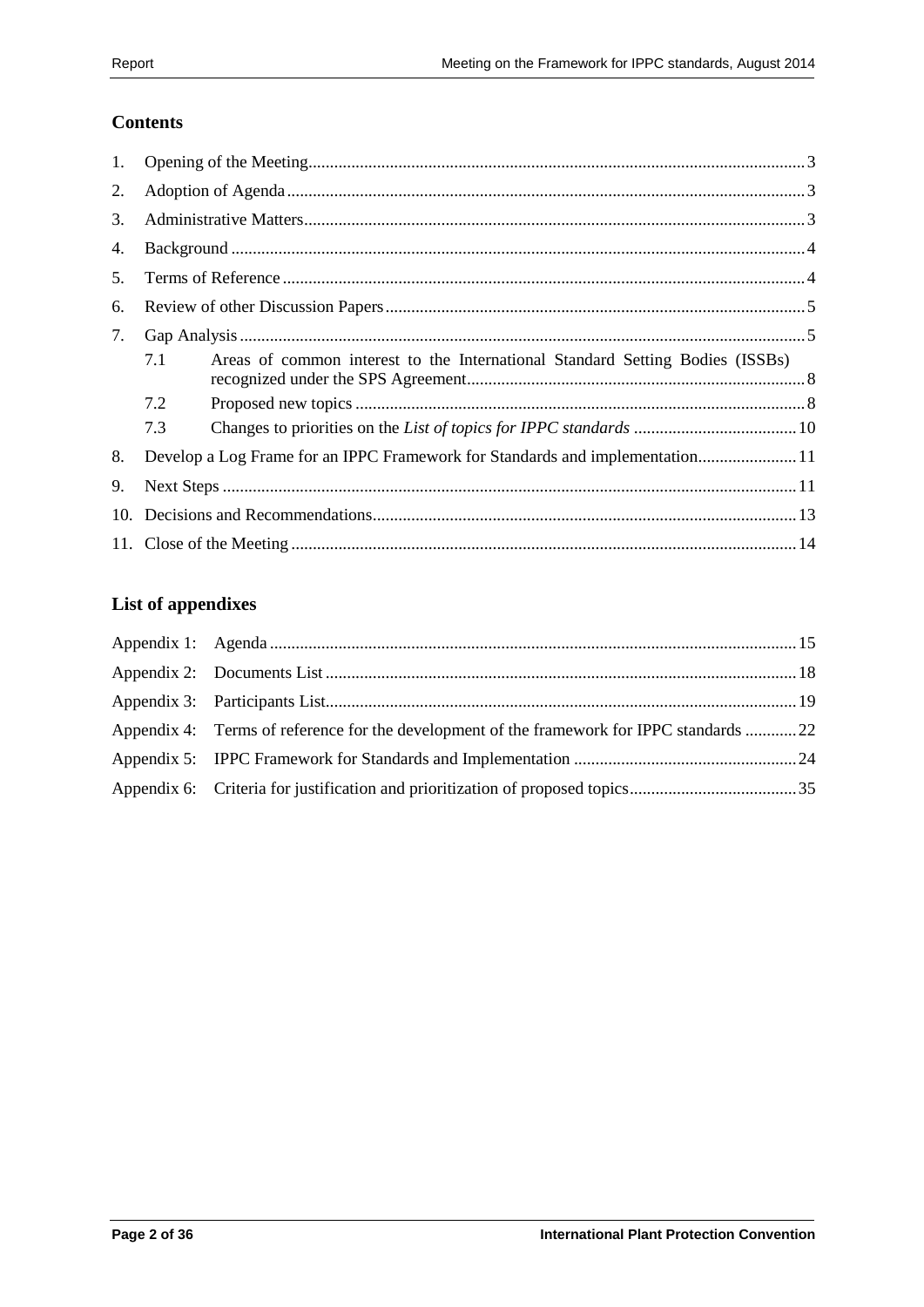## <span id="page-2-0"></span>**1. Opening of the Meeting**

#### *Welcome by the IPPC Secretariat and Host*

- *[1]* The IPPC Secretariat (hereafter Secretariat) welcomed the participants to the meeting to develop an IPPC Framework for standards. The meeting was held in Punta Leone, Costa Rica, 25 - 29 August 2014. It was an informal meeting to facilitate a creative approach to the work laid out by the Standards Committee (SC). It was hoped that the outcome of this meeting would have a broader effect on the whole IPPC, in particular those areas other than standard setting to help in the development and implementation of the Convention and its International Standards for Phytosanitary Measures (ISPMs).
- *[2]* The meeting was organized by the IPPC Secretariat and funded by trust fund resources. The Ministry of Agriculture and Husbandry, Costa Rica, hosted the meeting and logistical support was also provided in part by Organismo Internationcional Regional de Sanidad Agropecuaria (OIRSA). Ms Magda Gonzalez ARROYO, Director, Phytosanitary Services, Costa Rica, welcomed the participants and wished them a constructive meeting and a pleasant stay. Mr Jimmy RUIZ of OIRSA said it was an honour to support the meeting, thanked the participants for coming to Costa Rica and wished them an enjoyable stay and a successful meeting.

#### *Introductions*

*[3]* The participants introduced themselves to each other and outlined their background.

#### *Roles of the participants*

*[4]* The IPPC Secretariat outlined the roles of the participants reminding them that although they brought their regional experiences and the views of various IPPC groups with them, the main objective of the meeting was to develop a Framework for standards that would be globally acceptable.

#### *Selection of Chairperson and Rapporteur*

*[5]* Mr Jan Bart ROSSEL (Australia) was selected as the Chairperson and Ms Shelia HARVEY (Jamaica) as the Rapporteur.

## <span id="page-2-1"></span>**2. Adoption of Agenda**

*[6]* The agenda was adopted as presented in [Appendix 1](#page-14-0) of this report.

## <span id="page-2-2"></span>**3. Administrative Matters**

#### *Documents list*

*[7]* The Secretariat reviewed the Documents List as presented as [Appendix 2](#page-17-0) of this report. Additional documents were distributed during the week; these too were added to the documents list.

#### *Participants list*

*[8]* Participants were selected by the SC with input from the Secretariat. Considerations were given to expertise in strategic matters; an understanding of ISPMs; past contributions to previous work on the Framework for standards (including proposals for reorganization); and to ensure that there was balanced geographic and gender representation. In addition, the chairpersons of the SC and the National Reporting Obligations Advisory Group (NROAG) as well as a representative from the Capacity Development Committee (CDC) were invited. The list of participants and their contact information is presented as [Appendix 3](#page-18-0) of this report.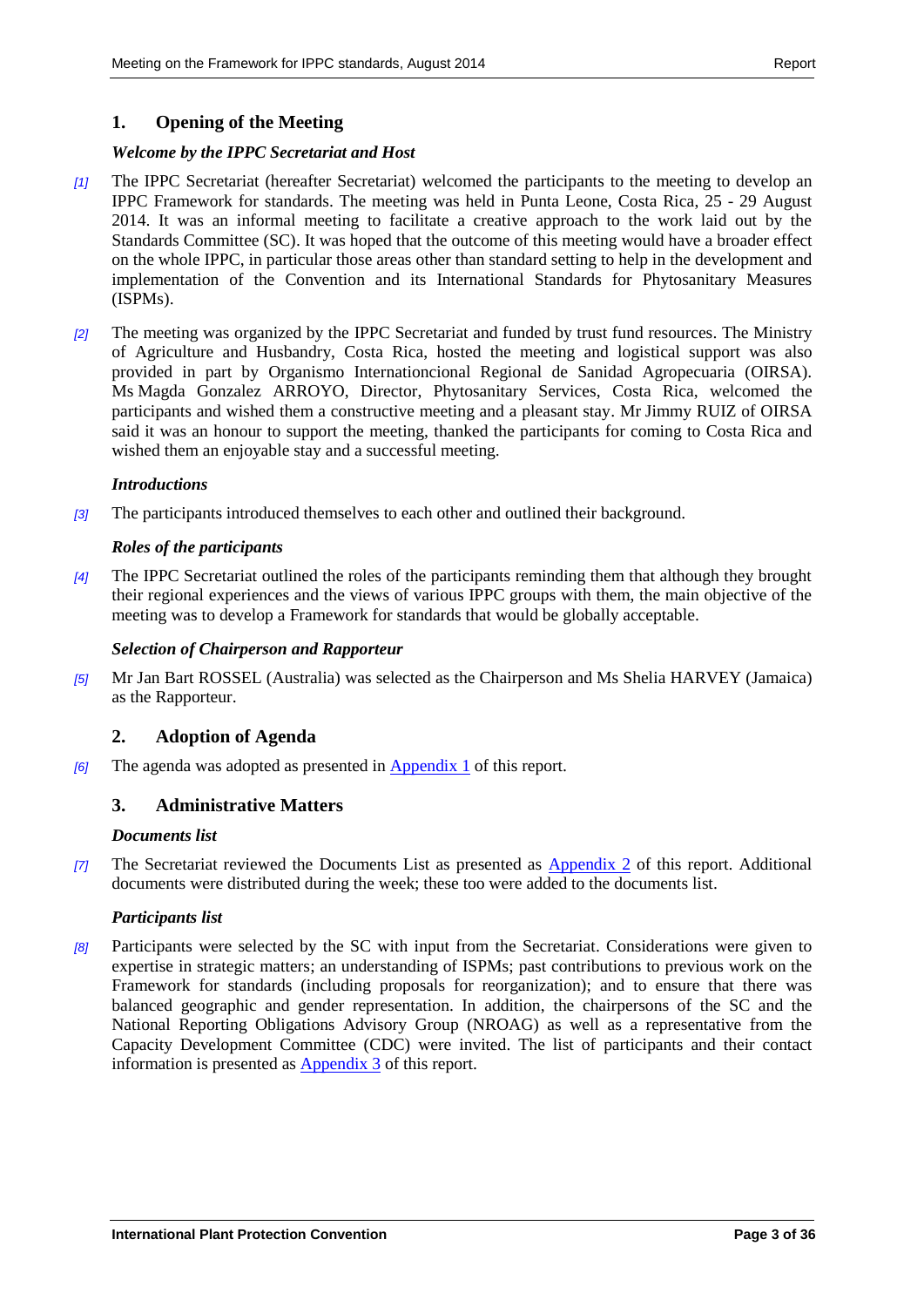#### *Local information*

[9] The host introduced the Local information document<sup>1</sup>. Logistical matters were discussed and the weekly schedule was reviewed.

## <span id="page-3-0"></span>**4. Background**

- *[10]* A Task Force on the Framework for IPPC standards met in Ottawa in September 2013 and the report of this meeting was presented to the Strategic Planning Group (SPG) and SC. In November 2013 the SC established a subgroup of the SC to continue work on the development of the IPPC Framework for standards and perform a gap analysis. The SC was urged by the Commission on Phytosanitary Measures (CPM) at CPM-9 (2014) to finalize the IPPC Framework for standards gap analysis and present it to the CPM once finalized. The SC in May 2014 revised and approved the Terms of Reference for the development of the Framework for IPPC standards and a gap analysis.
- *[11]* The report of this meeting will be presented to the SC, CPM Bureau and SPG. Written comments from the latter two will be provided to the SC for their consideration. The SC will review the report and associated appendixes and make recommendations to the CPM.
- *[12]* The IPPC Strategic Framework was developed over a two year period and adopted by CPM-7 (2012). This Framework is intended to provide CPM with strategic direction over an eight year time frame from 2012 to 2019. The four main strategic objectives of the IPPC Strategic Framework are to:
	- (a) protect sustainable agriculture and enhance global food security through the prevention of pest spread
	- (b) protect the environment, forests and biodiversity from plant pests
	- (c) facilitate economic and trade development through the promotion of harmonized scientifically based phytosanitary measures
	- (d) develop phytosanitary capacity for members to accomplish A, B and C.
- *[13]* The strategic objectives are further divided into organizational results and it was decided by the group that it would be essential to align the IPPC Framework for standards with the IPPC Strategic Framework's strategic objectives (SOs) and related organizational results (ORs).

## <span id="page-3-1"></span>**5. Terms of Reference**

- *[14]* The Chairperson outlined the tasks in the Terms of Reference as set out in [Appendix 4](#page-21-0) to this report. The group decided not to tackle the tasks one by one, as several overlapped, but to address them through a review of the outcomes of the Task Force meeting in 2013 and the discussion papers that were presented in this meeting. The Framework for standards would then be modified based on the discussions. Towards the end of the meeting the task list would be reviewed to ensure they had all been addressed.
- [15] The Chairperson introduced the questionnaire<sup>2</sup> that the participants had been asked to respond to in advance of the meeting. The participants discussed their expectations and desired outcomes of the meeting. Some of the ideas are listed below:
	- (1) Review the work that was done by the Task Force that met in Ottawa in 2013 and fine tune the outcomes. Address the recommendations and also provide priorities for the development of additional standards and supporting material.
	- (2) Focus on identifying areas for standards that are essential and for which harmonization is needed. Help determine the future needs of the global phytosanitary community and put in place a Framework for standards to address both immediate and long term needs of countries.

1

 $^{1}$  04\_FS\_2014\_Aug

 $^{2}$  06\_FS\_2014\_Aug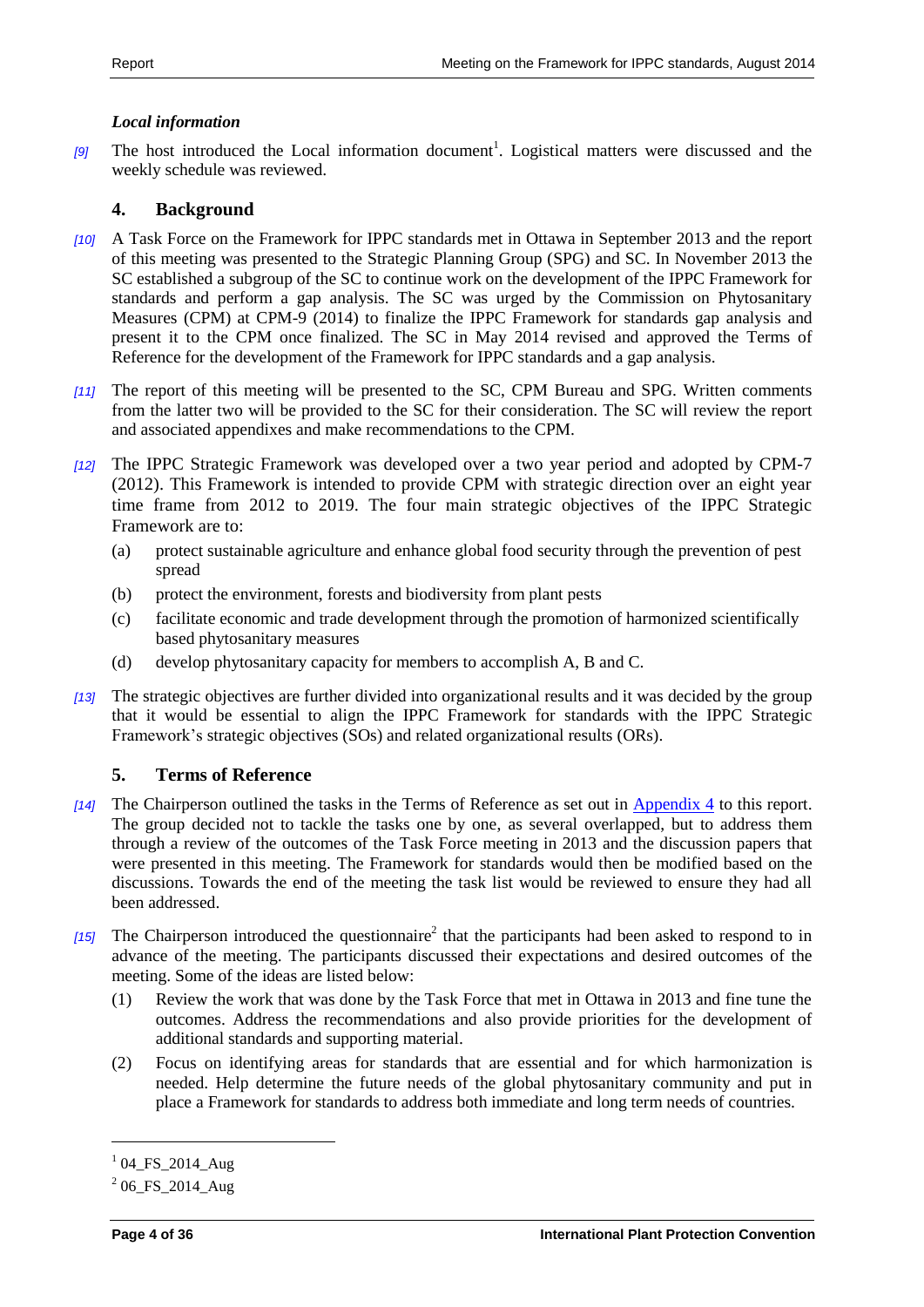- (3) Develop a basic suite of standards for the efficient operations of a national plant protection organization (NPPO). Learn from ISO processes and how their high level standards apply, like the ISO 9000 series on good management practices. This would assist in the selection and prioritization of topics submitted in response to calls for topics, and provide the basic standards for the operation of an NPPO. It would also help NPPOs with limited resources to understand which standards are most important for implementation, especially those that could affect trade.
- (4) Create a Framework for standards that is useful for the new IPPC work on implementation and help integrate, coordinate and prioritize standard setting with other IPPC areas to have a seamless IPPC work plan, which would help the SC, CDC and Implementation and review and support system (IRSS) deal with key implementation issues.
- (5) Try to identify and address concerns that resources are spent on developing standards that are reportedly difficult to implement by setting up a system to support the SC reject suggestions for topics that are considered to be covered by existing standards, do not require a standard or would not be implementable.
- (6) Provide guidance to deal with pests globally, share responsibility and move from defending borders to cooperation on target pests.
- (7) Help standardize reporting mechanisms for NPPOs for easy submission and retrieval of information.
- (8) Align standards with the IPPC Strategic Objectives.
- (9) Try to streamline the standard setting process so that standards are more relevant and timely. The current process produces standards that become outdated quickly. Also to deal with issues for developing country NPPOs that request topics such as phytosanitary treatments which are needed, as in a lot of cases the country that needs them does not have an approved NPPO treatment nor the data to support the submission.

## <span id="page-4-0"></span>**6. Review of other Discussion Papers**

- *[16]* In reviewing the working papers the group discussed the purpose and content of a standard. A SC discussion paper entitled "Concept note: Purpose, status and content of ISPMs" was distributed to the group for information<sup>3</sup>. This will be discussed by the SPG in October 2014. Specifically, the group discussed the fact that ISPMs, are standards on "Phytosanitary Measures". The group agreed that ISPMs do not need to be limited to topics that strictly describe phytosanitary measures but that they can be used to facilitate harmonization within other IPPC related areas.
- *[17]* For the purposes of the Framework for standards, the group agreed to use the ISPM 5 (*Glossary on Phytosanitary Terms)* definition of *standard* as presented below.
	- **standard** Document established by consensus and approved by a recognized body, that provides, for common and repeated use, rules, guidelines or characteristics for activities or their results, aimed at the achievement of the optimum degree of order in a given context [FAO, 1995; ISO/IEC Guide 2:1991 definition]
- *[18]* The group was reminded that standards were not meant to be used as a teaching tool but they are just one part of the overall process and additional supplementary information is needed to assist with their implementation

## <span id="page-4-1"></span>**7. Gap Analysis**

*[19]* The group reviewed the gaps identified by the Task Force (2013) which had been grouped by roles, responsibilities and obligations in implementing the Convention. In addition, the group reviewed both the current *List of topics for IPPC standards,* which includes twenty-six (26) topics for regular standards (many in advanced stages), twenty-nine (29) diagnostic protocols and nineteen (19)

-

 $308$ <sub>FS</sub>\_2014\_Aug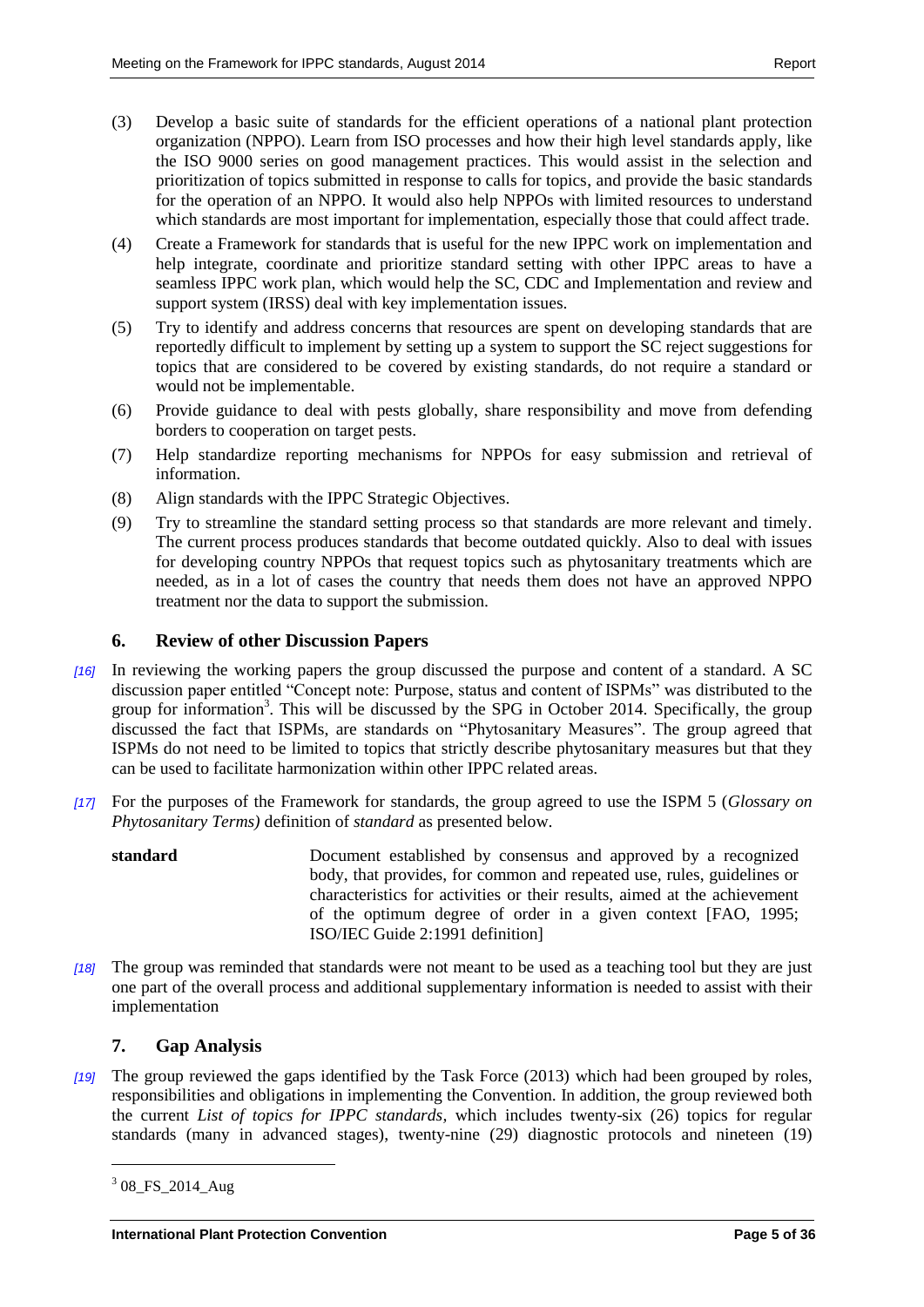phytosanitary treatments, and the currently adopted ISPMs (thirty-six (36) regular standards, six (6) diagnostic protocols and fifteen (15) phytosanitary treatments).

- *[20]* It was acknowledged that it would not always be necessary to develop an ISPM to fill the identified gaps, but that they may be relevant topics for work programmes in other areas of the IPPC. For those identified as suitable for the development of an ISPM, the SC could recommend the topic to the CPM. Those more suitable for manuals could be considered by the CDC or the CPM could consider developing some as CPM Recommendations. In reviewing the gap analysis, the group shifted some of the guidance needed from an ISPM to a supporting document and vice versa.
- *[21]* Several proposals were made to add references to materials to the Framework for standards that were developed by other organizations such as the WTO Agreement on the Application of Sanitary and Phytosanitary Measures (SPS Agreement), Codex Alimentarius risk communications manual or the Inter-American Institute for Cooperation on Agriculture (IICA) emergency action plan for exotic pests and diseases. It was agreed that this information was useful but that the Phytosanitary Resources page should be the repository for this type of information. Hence the group did only added references to documents produced by the IPPC.
- *[22]* Other main discussion points were as follows:
- *[23]* Global recognition and implementation of ISPMs (to the same extent as ISO standards). Audit and certification procedures are used by NPPOs and may be relevant for this type of global recognition; however there are many constraints including the resources needed. ISO standards for this type of work may be sufficient.
- *[24]* Securing exports and surveillance. In reviewing requirements for an NPPO to implement the IPPC and its ISPMs, it was identified that securing exports is often a first priority. However, safeguarding plants and plant production is also a logical priority and in order to do this surveillance is essential.
- *[25]* It was agreed that the development of a Framework for standards, together with the new focus on implementation, could help to align the work of the IPPC and ensure it is better integrated. The CPM approved the pilot of work on implementation of surveillance for the next three years. An open-ended working group (OEWG) was convened in Rome 4-7 August 2014 to identify the issues that need to be addressed in dealing with implementation issues and it is hoped that the work on the Framework for standards would help align and integrate these issues over the next three years.
- [26] The supporting documents that the CDC is working on<sup>4</sup>, in accordance with their strategic plan, and the outcomes of the IRSS surveys were added to the Framework for standards and used to identify gaps.
- *[27]* It was proposed that the work done by the IPPC could be divided into three elements: analytical (setting strategy), process (development of standards) and supporting (awareness raising, development of advocacy material, communication and training materials).
- *[28]* The topic 'Pathways' was identified as a gap in overarching conceptual standards, however, it was finally agreed that the concept would be best explained in supporting documentation and that numerous commodity specific standards should be developed.
- *[29]* No specific gaps were identified for commodity standards as the group felt these could be addressed in a call for topics and would fit into the Framework for standards under the broader category.
- *[30]* One of the main objectives of contracting parties (CPs) is to ensure safe trade and in order to do so focus is needed on issues that support exports and imports such as surveillance, generating commodity or host pest lists, conducting pest risk analyses (PRAs) and determining their lists of regulated pests.

-

 $^{4}$  09\_FS\_2014\_Aug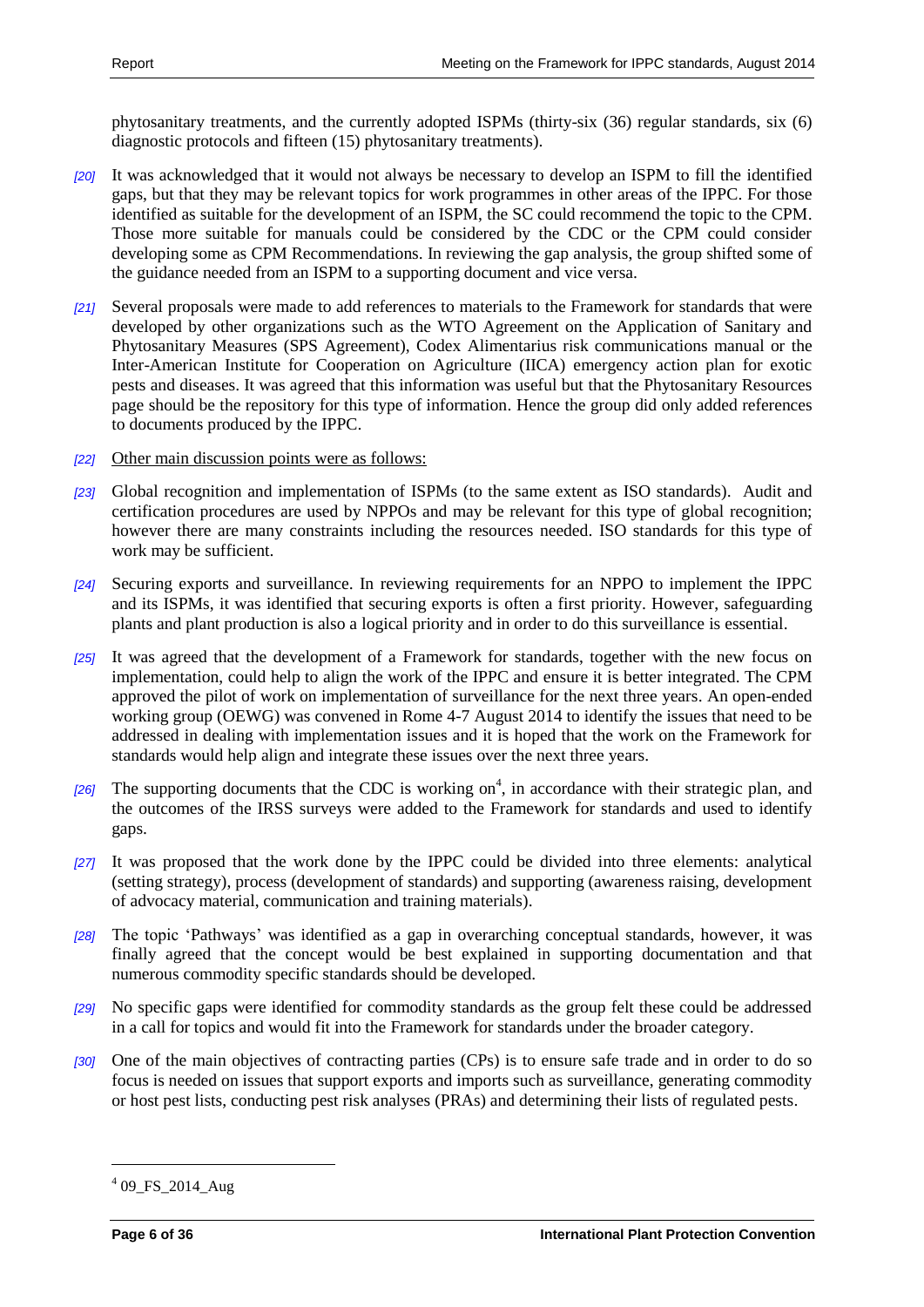- *[31]* The group made suggestions for dealing with the development or revision of standards and agreed that the following points should be considered:
	- (1) Whether conceptual standards should be priority.
	- (2) Some topics already on work programme would remain with their existing priorities, especially as drafting groups have already been called and planned for in 2015 and 2016. This is in line with the CPM decision to give priority to draft ISPMs that have a developed text or for which work has already started.
	- (3) Even though a gap may be identified it may not always be a top priority to fill it as some revisions may be more important.
	- (4) Align the priorities with the focus of the new implementation programme. It was considered too late to align with the surveillance pilot but priorities could be adjusted to the next implementation topic(s).
	- (5) The need for conceptual standards to be developed before developing specific implementation standards.
	- (6) Whether to conduct structured calls for topics and encourage submitters to propose topics within the Framework for standards.
	- (7) Use the Framework for standards as a tool for making decision for prioritization.
	- (8) Communication of the Framework for standards to CPM members so they are part of the process.
- *[32]* Several new topics were reviewed and discussed with reference to the *Criteria for justification and prioritization of proposed topics*<sup>5</sup> but not included. Those topics and the reasons for not including them are as follows:
	- (1) Stakeholder engagement (was felt to be too broad and the word stakeholder is not globally understood)
	- (2) Guidance on pest reporting (it was felt there was sufficient guidance available and that the work by the NROAG should help address any problems)
	- (3) Clarification on how terms are used (it was felt that ISPM 5 (*Glossary of phytosanitary terms)*  along with the *Annotated Glossary* and the specific standards would provide such guidance)
	- (4) Pest specific phytosanitary measures (too complicated and very region specific.)
	- (5) Harmonization of knowledge management systems so pest information and distribution is widely accessible (this could be an enormous task and very difficult to get all NPPOs to modify existing reporting arrangements and comply with a harmonized system)
	- (6) Sustainable intensification (although this is a FAO term, it was felt that it was not really a topic for a standard)
	- (7) Environmental policy and climate change (although this was an important topic it was felt that it was already indirectly covered in IPPC work to protect wild areas and with PRA, which is adjusted as new information, such as changing climate, becomes available)
	- (8) Surveillance of wild areas (general coverage already in surveillance standards and this would be a very complicated subject which would also be hard to implement)
	- (9) Biofuels (already covered in relevant standards and other organizations are working in this area.)
	- (10) Management of invasive alien species (IAS) (it was felt that good guidance was given in the IPPC publication: Identification of risks and management of invasive alien species using the IPPC framework<sup>6</sup>, Proceedings of a workshop in Braunschweig, Germany 22-26 September 2003 and the 2013 Standards and Trade Development Facility (STDF) publication:

1

<sup>5</sup> 10\_FS\_2014\_Aug

 $6$  http://www.fao.org/docrep/008/y5968e/y5968e00.htm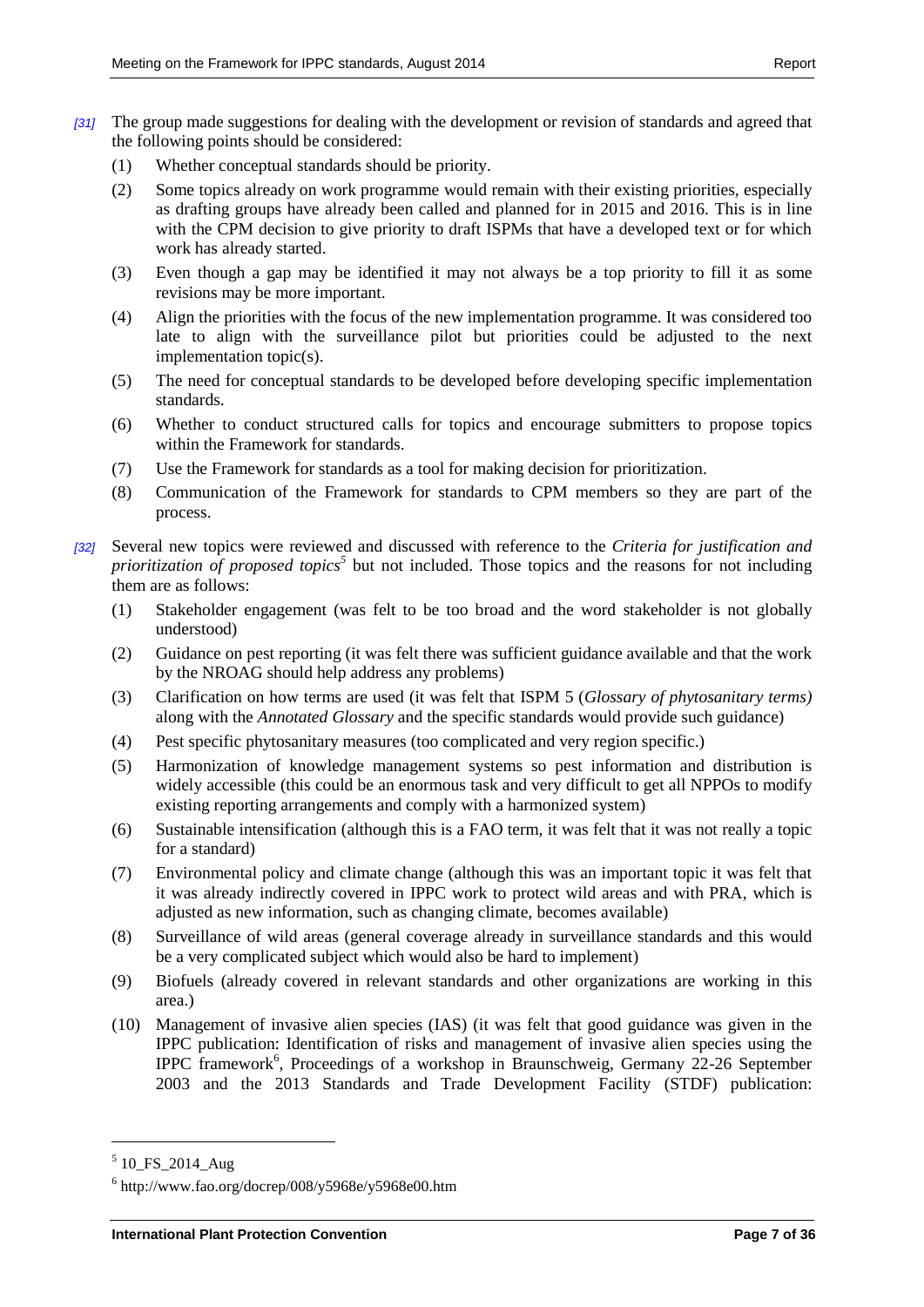International Trade and Invasive Alien Species<sup>7</sup> and it could be covered in a more general standard)

## <span id="page-7-0"></span>**7.1 Areas of common interest to the International Standard Setting Bodies (ISSBs) recognized under the SPS Agreement**

- *[33]* The group considered areas of common interest to the ISSBs and reviewed the *Summary report of the workshop on the relationship between the SPS Committee and the international standard-setting organizations, 26 October 2009<sup>8</sup> .*
- *[34]* The group decided on the following areas of common interest (presented in alphabetical order, numbers to not indicate priority):
	- (1) Audits including competent authorities
	- (2) Contingency planning and response
	- (3) Diagnostic
	- (4) Dispute settlement
	- (5) E-certification
	- (6) Economic analysis
	- (7) Effective participation for developing countries
	- (8) Equivalence
	- (9) Guidance for risk assessment
	- (10) Import permits
	- (11) Member consultations
	- (12) Pest eradication
	- (13) Resource mobilization
	- (14) Risk Communications
	- (15) Specific Trade concerns including pathways (e.g. used equipment, grains, waste management, air and sea containers)
	- (16) Surveillance
	- (17) Traceability
	- (18) Trans-boundary issues (Regional or International Cooperation)
	- (19) Treatments e.g. irradiations.
- *[35]* From this list, the group only added 'equivalence' to the Framework for standards as a new topic because it was felt that the others were either already covered or not relevant to the gap analysis. It was agreed to invite the SC to inform the CPM of these areas of common interest.
- *[36]* Other new topics for standards were proposed along with a suggested priority from one to four (following the existing prioritization scheme used in the *List of topics for IPPC standards*, where one is the highest and four the lowest).
- *[37]* Below, are the main reasons for the inclusion of most of the new topics are provided.

## <span id="page-7-1"></span>**7.2 Proposed new topics**

*[38]* - *Audits*. It was felt that there would be an increasing need for third parties to assist NPPOs with auditing, and consistent oversight of third parties would be of high priority; priority two (2) was suggested.

 7 http://www.standardsfacility.org/sites/default/files/public/STDF\_IAS\_EN\_0.pdf

<sup>8</sup> 11\_FS\_2014\_Aug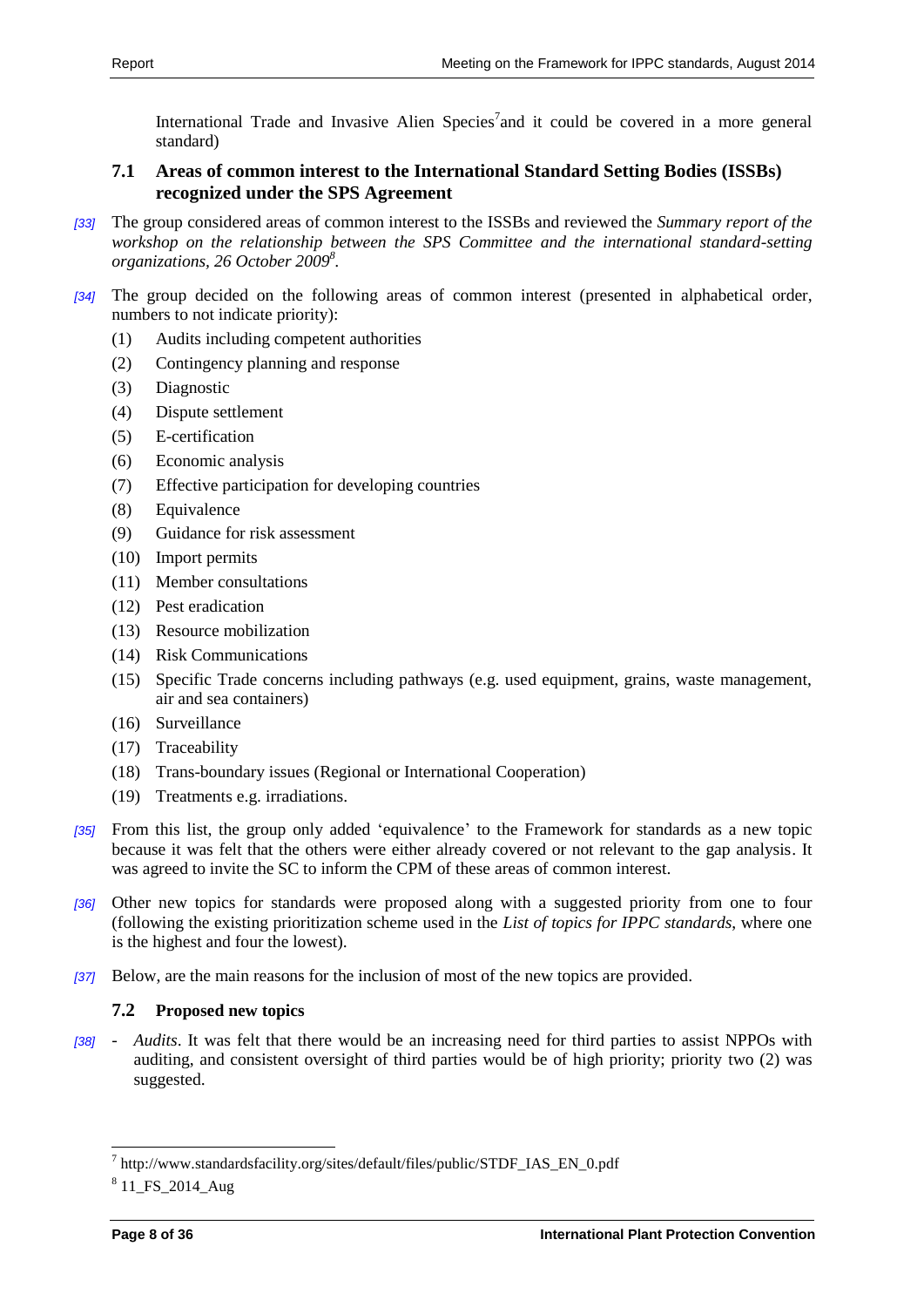- *[39] Elements of an effective NPPO* were considered fundamental for CPs to establish a good phytosanitary system. Although it was noted that most NPPOs have already been established, it was felt that this was very important. Priority one (1) was suggested and it was also agreed that work on this topic was urgent.
- *[40] Revision of ISPM 19:2003 (Guidelines on lists of regulated pests)* was suggested by the NROAG, at their 2014 meeting, as it was noted that there is some confusion in the use of the phrase "pest listing"; priority of two (2) was suggested.
- *[41] National legislation requirements* was felt to be an essential standard, however, since guidance from FAO legal service is available it was felt this should not be assigned a high priority; priority four (4) was suggested.
- *[42] Efficacy of measures*, it was acknowledged that this topic had recently been deleted from the List of topics for IPPC standards but the group decided that it should be reinstated as guidance in this area is needed; priority four (4) was suggested.
- *[43] Revision of ISPM 16:2002 (Regulated non-quarantine pests: concept and application)* was thought to be important because only the concept of a regulated non-quarantine pest is addressed, whereas there is a need for the scope of this standard be broadened to cover 'pest'. Additionally, the concepts of 'quarantine pests' and 'pests of national concern' should also be explained, the latter being an area covered by the IPPC but not addressed by most NPPOs; priority Two (2) was suggested.
- *[44] Host and non-host status* was felt to be very important as an overarching concept standard. It was noted that the implementation of the concept is being addressed for fruit fly hosts but that there is a need for guidance in relation to the broader application of the concept; priority three (3) was suggested.
- *[45] Guidance on surveillance for a pest or a group of pests* was felt to be the next standard(s) needed after revision of ISPM 6:1997 (Guidelines for surveillance) and should be phased-in based on needs identified by CPs; priority three (3) was suggested.
- *[46] Guidance on pest free area, pest free places of production and areas of low pest prevalence for a pest or a group of pests* was needed for implementation purposes and more specific guidance is needed; priority four (4) was suggested
- *[47] Reorganization of all PRA standards*. It was felt reorganization might be useful. However, most participants felt there were very good standards for PRA and this work would eventually be needed but was not a high priority; priority four (4) was suggested.
- *[48] Risk communication* was felt to be addressed in several places but was not consistent. This was not urgent but should be done before the PRA standards were reorganized; priority three (3) was suggested
- *[49] Economic analysis in PRA*. It was felt this would be useful information but not a top priority; priority four (4) was suggested
- *[50] Diversion from intended use* was felt to be a very important issue and it was one that had been brought up in the submissions for topics as well at during CPM sessions. The SPG would be discussing this issue in October 2014 and it was possible that development of supporting documentation would be recommended by the SPG instead of development of an ISPM; priority two  $(2)$  was suggested.
- *[51] Pest management for regulated pests.* It was recognized that an overarching concept standard was necessary to provide guidance on different requirements used by NPPOs for pest management; priority four (4) was suggested.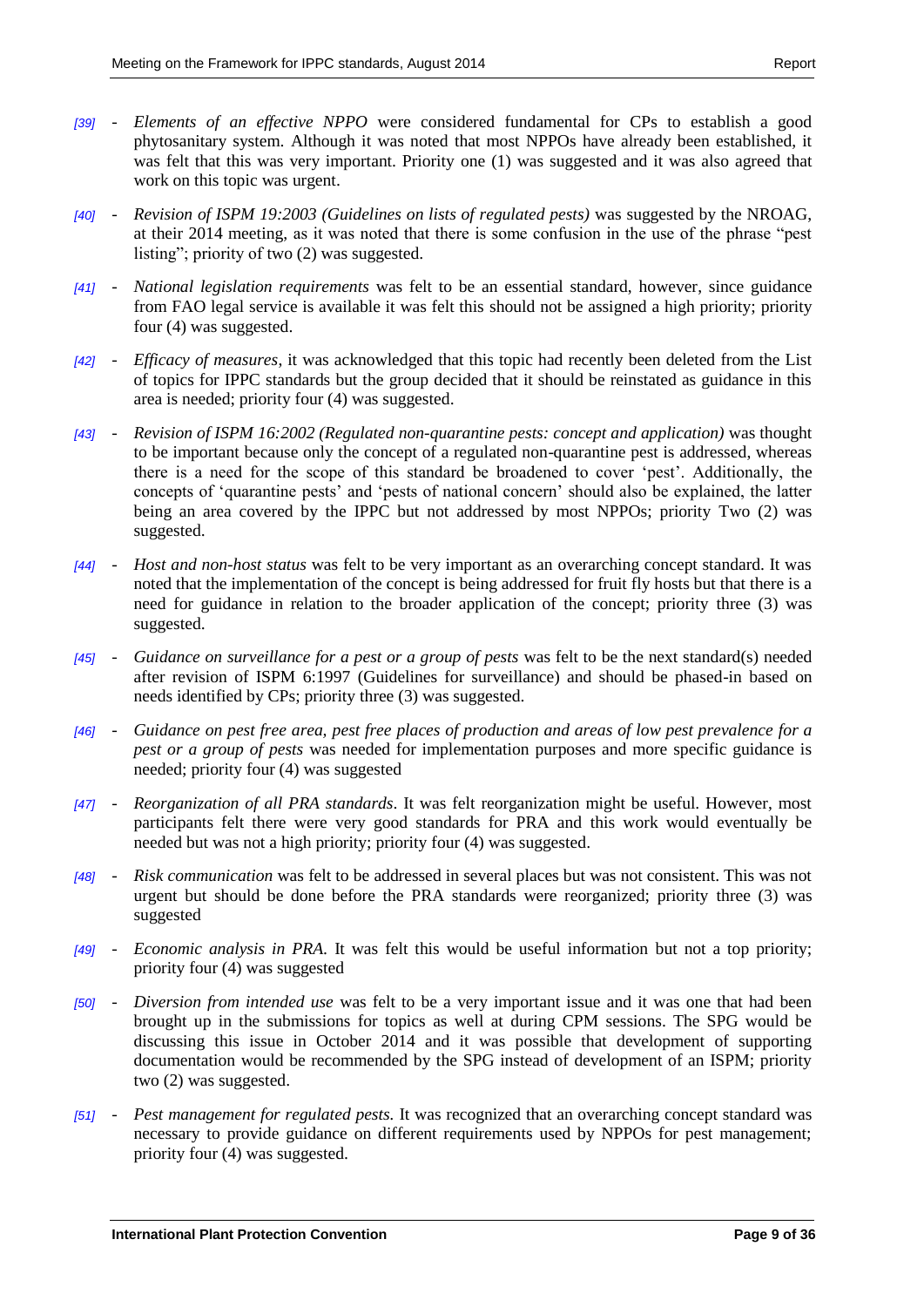- *[52] Additional annexes to ISPM 28:2007 (Phytosanitary treatments for regulated pests)* were needed for treatments that were not commodity specific, such as soil drenches or sterilization; priority four (4) was suggested.
- *[53] Contingency planning and emergency response*. It was felt that this was a very important topic because CPs need guidance to prepare plans for future outbreaks and consider how they will respond; priority one (1) was suggested and it was also agreed that work on this topic was urgent.
- *[54] Integrated measures and systems approach*. It was felt that a concept standard was needed before more specific standards were developed; priority four (4) was suggested.
- *[55] Requirements for diagnostics* was felt to be closely linked with surveillance and should address the minimum requirements for both laboratory testing and related issues such as sample handling, tracking and traceability of results, reporting, etc.; priority two (2) was suggested.
- *[56]* The Framework for standards was again reviewed and the IPPC SOs and ORs were assigned to the broad areas of the Framework for standards.

## <span id="page-9-0"></span>**7.3 Changes to priorities on the** *List of topics for IPPC standards*

- *[57]* The group reviewed the priorities for topics currently on the *List of topics for IPPC standards*. Most of the priorities were retained, however some adjustments were proposed as reported below.
- *[58] Authorization of non-NPPO entities to perform phytosanitary actions* (2014-002). Proposed to change to priority two (2) from three (3) because it was noted that, due to increasingly shrinking budgets, NPPOs would need to use entities to undertake phytosanitary activities.
- *[59] Requirements for the establishment of pests free areas* (ISPM 4:1995). Proposed to change to priority four (4) from two (2) because some guidance is already available.
- *[60] Guidance on pest risk management* (2014-001). Proposed to change to priority two (2) from one (1) as some guidance exists, although scattered in several ISPMs, and there is plenty of information on PRA.
- *[61] Revision of ISPM 18:2003 Guidelines for the use of irradiation as a phytosanitary measure* (2014- 007). Proposed to change to priority three (3) from two (2) because the IRSS survey identified irradiation is not yet widely implemented globally.
- *[62]* It was felt that *fumigation* (2014-004) and *temperature* (2014-005) *treatment requirements* were the most urgently needed and their priorities should remain at one (1). The current priorities set for all the treatment requirements except for ISPM 18:2003 (*Guidelines for the use of irradiation as a phytosanitary measure*) were felt to be appropriate.
- *[63] Use of permits as import authorization* (2008-006) (new annex to ISPM 20:2004 Guidelines for a phytosanitary import regulatory system). Because the group found that countries which use import permits have well established programmes and some guidance exists in ISPM 20:2004 it was proposed to change to priority four (4) from three (3).
- *[64] Phytosanitary pre-import clearance* (2005-003), there was an in-depth discussion on lowering the priority of this topic because of the many different views on the meaning of "pre-clearance". The group felt that although this was a complex issue, NPPOs would benefit of having a harmonized understanding of the various concepts related to this topic and finally agreed to leave the priority unchanged.
- *[65] Minimizing pest movement by air containers and aircrafts* (2008-002). This topic is currently pending the outcome of the sea container standard. Some participants felt that this was a less risky pathway and that it may be less feasible to implement the standard due to the quick turn around and high number of air flights that transport air containers, hence it was proposed to change to priority two (2) from one (1).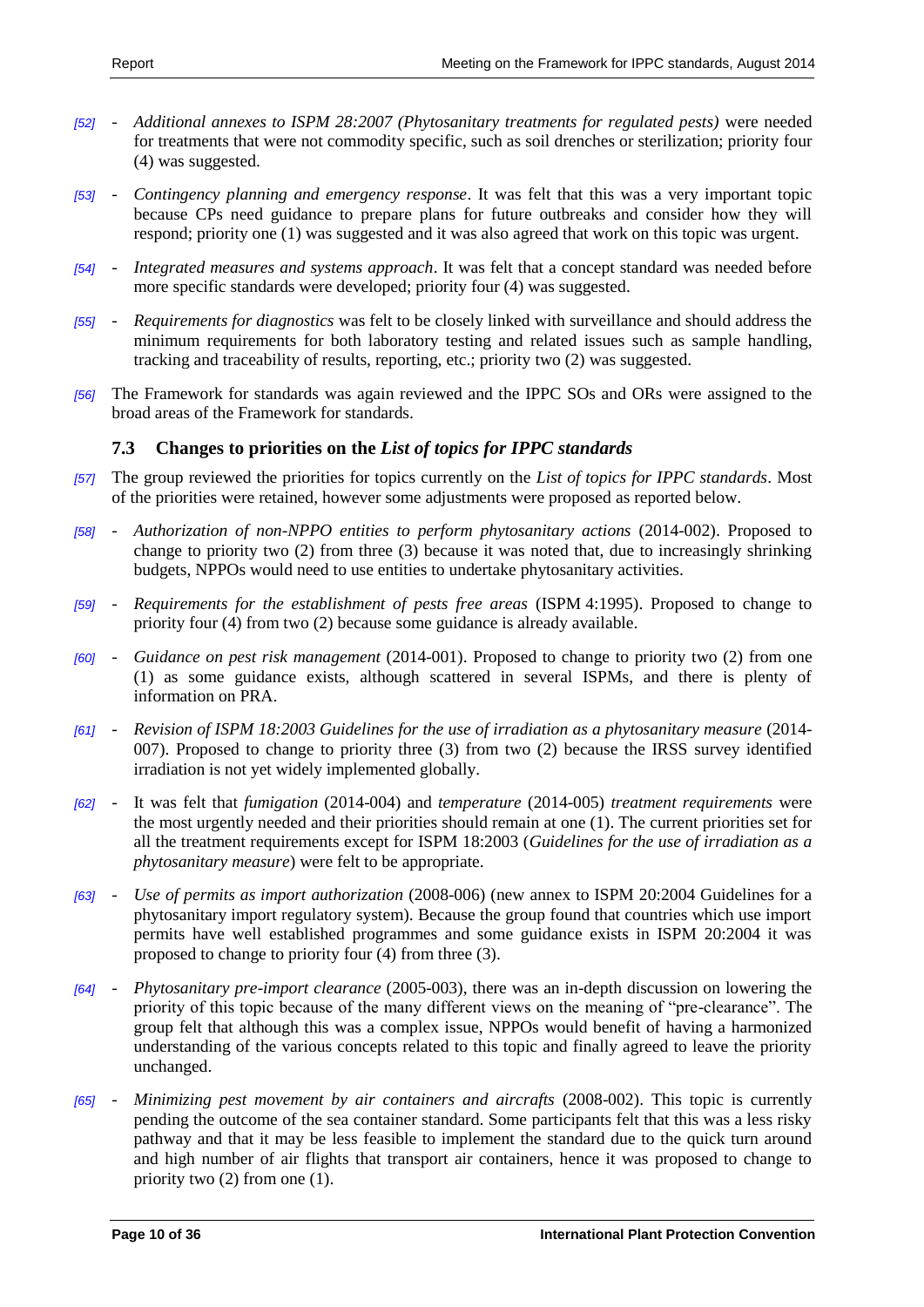- *[66] Safe handling and disposal of waste with potential pest risk generated during international voyages* (2008-004). This topic was discussed at CPM-9 (2014) and many smaller island nations found this was a very important topic, also because of its potential effect on the environment. Additionally, some participants felt there could be increasing volumes of this type of waste and it was proposed to change to priority two  $(2)$  from three  $(3)$ .
- *[67] International movement of wood products and handicrafts made from wood* (2008-008). Although the study on internet trade<sup>9</sup> highlighted that there were some risks associated with this commodity, the group did not feel this should be given the same priority as grain, seeds or sea containers, hence proposed to change to a priority two (2) from one (1).
- *[68]* A number of supporting documents to the Framework for standards were added and their priorities reviewed. The group felt that the priorities for this type of documentation should be in line with that for the standards and the implementation focus but did not assign specific priorities as it might conflict with other ways of setting priorities. The group, however, recommended the following items be given a high priority:
	- (1) How standards are used in or relate to different areas (e.g. market access, IAS, climate change)
	- (2) Advocacy for NPPO resource mobilization
	- (3) Information exchange
	- (4) Technical justification
	- (5) Commodity and Host pest lists
	- (6) Diversion from intended use
	- (7) Traceability.
- *[69]* It was suggested that the title of the Framework for standards be broadened to correctly reflect that it encompasses more than only standards. The group considered including supporting documents in the title, changing the focus to standard setting, or simplifying the name to just the IPPC Framework. Some participants felt it was important to retain the name as it was, or to keep it as similar as possible, because it carries history and confusion could arise by introducing a new name. It was decided that the title should be expanded to include implementation. The modified title of the "IPPC Framework for standards and implementation" was agreed.
- *[70]* Modifications were incorporated into the proposed IPPC Framework for standards and implementation as presented in **Appendix 5** to this report.
- *[71]* It was suggested that the IPPC consider the use of the Multi Criteria Decision Analysis (MCDA) tool to help set priorities for standards. To use the MCDA criteria are set with weightings and the system helps rank the submissions objectively. It was decided it would not be possible to use this tool at this meeting but the Secretariat should investigate this further.

## <span id="page-10-0"></span>**8. Develop a Log Frame for an IPPC Framework for Standards and implementation**

*[72]* The group briefly discussed developing a log frame for IPPC standards but this was not considered a priority at this time.

## <span id="page-10-1"></span>**9. Next Steps**

-

*[73]* Several forms of a framework were discussed such as organizing the Framework for standards and implementation in line with the Convention, to address environmental issues, in line with the IPPC Strategic Framework and in line with functions of an NPPO. It was agreed to present this version of the Framework for standards and implementation in line with the Convention but to inform the SC of this discussion and propose that other ways of presenting the Framework for standards and implementation could be considered after adoption.

<sup>9</sup> CPM Recommendation CPM-9/2014/2 - Internet Trade (E-Commerce) in Plants and other Regulated Articles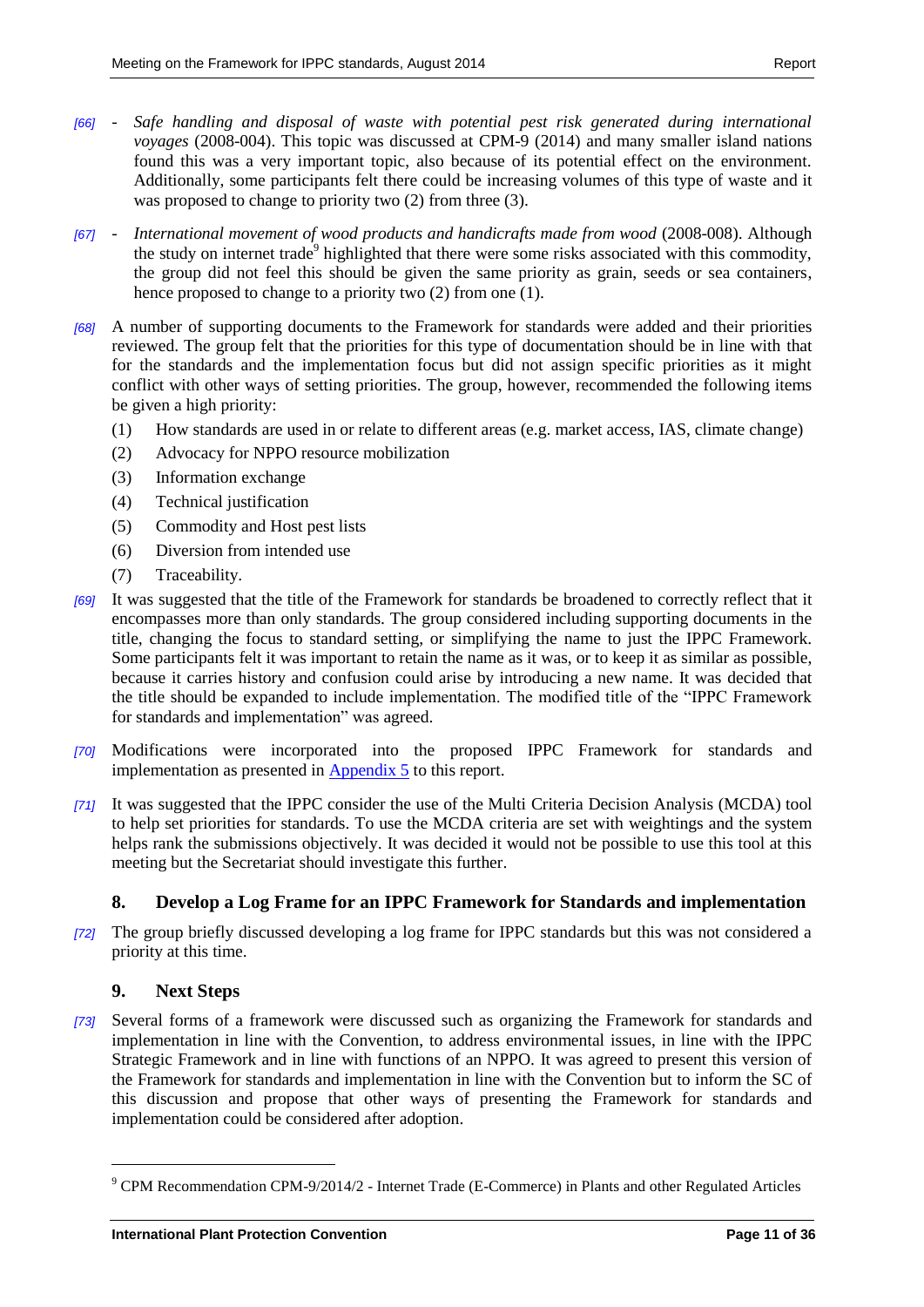- *[74]* The group identified two topics that they felt were urgently needed: (i) *Elements of an effective NPPO* and (ii) *Contingency planning and emergency response*. The group agreed that they would invite the SC to recommend these two topics for immediate inclusion to the *List of topics for IPPC standards*. To facilitate this some participants volunteered to prepare the two draft specifications to be presented along with the proposal to the SC. Ms GONZALEZ-ARROYO (Costa Rica) supported by Mr SOSA (Secretariat) will draft the specification for *Elements of an effective NPPO* and Ms CHARD (UK) supported by Mr ROSSEL (Australia) will draft the specification for *Contingency planning and emergency response*. The leads would develop their respective drafts, circulate them for comments in the group and submit them to the Secretariat no later than 26 September 2014 for submission to the SC.
- *[75]* Regarding the implementation component, the Secretariat described the outcomes of the OEWG on implementation meeting to discuss a pilot programme on implementation of surveillance. The programme will be developed by the Secretariat although initiation will be dependent on external funding. The IRSS has not gathered enough information to identify the next topic for implementation. Therefore, the OEWG would like to have additional information gathered and reviewed. To this end, additional information on opportunities will be provided by CPs and the Secretariat would provide an analysis of this information and propose two options for future implementation programmes to the CPM for their consideration and selection. The group agreed that the Framework for standards and implementation should be used for the selection of the future implementation topics.
- *[76]* During this discussion, the group identified two broad areas that required most urgent input for implementation: (i) Requirements for effective NPPOs and (ii) Guidance on pest management. These areas would also link well with the two urgently needed standards identified above.
- *[77]* The issues discussed and incorporated into the IPPC Framework for standards and implementation were broader than just standards. The participants agreed that this was a good initiative but would need to be considered widely by different areas of the IPPC. The group noted that the Framework would be presented to the Bureau and SPG and these groups would be invited to provide comments. It was also noted that representatives of the various areas participated in this meeting but in addition it was felt that the Framework should be circulated to the chairs of the various IPPC bodies and invite them to also submit comments, noting that the Framework would ultimately be presented to the CPM for adoption.
- *[78]* The group considered how to incorporate the new Framework for standards and implementation into the standard setting procedure and several options were discussed. For example, the call for topics could be delayed until the Framework for standards and implementation would be adopted; the next implementation topic would be decided; or both. It was recalled that the CPM-9 (2014) considered rejecting additions to the *List of topics for IPPC standards* until the Framework for standards and implementation was adopted, so it was though unlikely that a normal biennial call would be agreed to without the new Framework for standards and implementation.
- *[79]* The group finally agreed that a structured approach for the next call for topics should be made using the Framework for standards and implementation in combination with the IPPC Strategic Framework. Countries would be encouraged to submit topics that would fill the gaps identified in the Framework for standards and implementation but they would also be able to suggest other topics by demonstrating how they were aligned to both frameworks. In addition, topics should be prioritized in accordance with the priorities for the next implementation programme. This would help produce an integrated approach to support the implementation programme and identify overall CPM work programme priorities as well as aligning the Secretariat work programmes.
- *[80]* To facilitate the next call for topics some minor modifications to the *Criteria for justification and prioritization of proposed topics* were suggested. Namely to include the demonstration that a proposed topic aligned with the Framework for standards and implementation, the IPPC Strategic Framework and the area of focus for the implementation programme. The group also felt that there may not be a need to supply information on all the supporting criteria so it was proposed to make this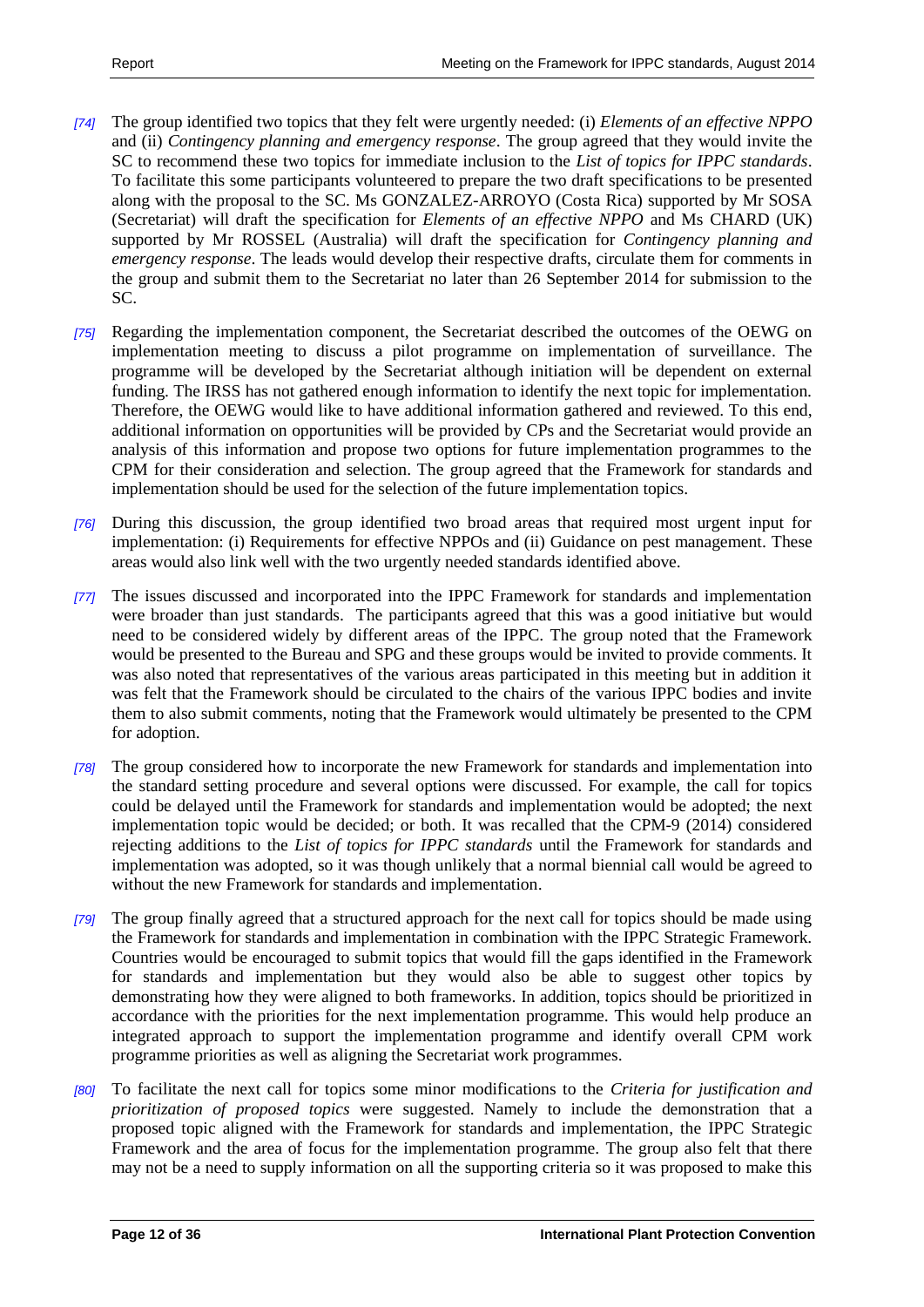optional in the submission form. Additionally, it would be stated that priority will be given to topics with the largest global impact and within the priority ranking system (1-4). Generally, concept standards would be considered to be higher priority than implementation standards. Suggested modifications are presented in [Appendix 6.](#page-34-0)

- *[81]* Some participants felt it would be useful to have representatives from all the CPM bodies discuss priorities, and it was noted that the SPG did provide such a forum.
- *[82]* The group agreed that it would be useful for the IPPC Secretariat to use the Framework for standards and implementation when they develop their work plans.
- *[83]* The group briefly discussed how emerging issues which would require either a standard or supporting documents would be identified and addressed, and it was agreed that this should be the role of the SPG. In addition the CDC conducts horizon scans and in the past has identified emerging issues. The group suggested this be considered as a standing item on the SPG agenda and that the SPG could recommend updates to the Framework for standards and implementation annually as appropriate and present to the CPM as needed.
- *[84]* As the Framework for standards and implementation was aligned to the IPPC Strategic Framework, it was agreed that the Framework for standards and implementation should be revised when the IPPC Strategic Framework is updated.
- *[85]* There was some discussion on how CPs no longer had an opportunity to discuss issues with each other related to standards, as the CPM evening sessions for the negotiation of draft standards no longer take place. It was felt that these discussions were valuable in helping exchange ideas and information related to new standards. The group agreed to invite the SC to recommend that the CPM should set some time aside to discuss issues related to recently adopted standards to help ensure CPs understood the different viewpoints.

### <span id="page-12-0"></span>**10. Decisions and Recommendations**

- *[86]* The group:
	- (1) *decided* that a standard dealing with climate change was not needed as it is generally covered in a number of standards.
	- (2) *considered* many documents were relevant for the implementation of standards, however documents that were developed or approved outside of the IPPC context would not be presented in this Framework.
	- (3) *decided* that the report of this meeting should be circulated to the Chairs of the various IPPC bodies and invite them to provide comments on the IPPC Framework for Standards and Implementation.
- *[87]* The Working Group on the development of the Framework for standards and implementation reviewed the Framework, identified gaps and how to fill them, assigned priorities to proposed standards, proposed revisions to existing standards and proposed adjustments to some current priorities and *recommended* that:
	- (1) the SC recommends the IPPC Framework for standards and implementation based on areas of the Convention to the CPM for adoption (presented in Appendix 5 of this report).
	- (2) the SC agrees with the proposed changes to priorities for topics on the *List of topics for IPPC standards* and recommends these changes to the CPM.
	- (3) the development of the following supporting materials is a priority:
		- 1. How standards are used in or relate to different areas (e.g. market access, IAS, climate change)
		- 2. Advocacy for NPPO resource mobilization
		- 3. Information exchange
		- 4. Technical justification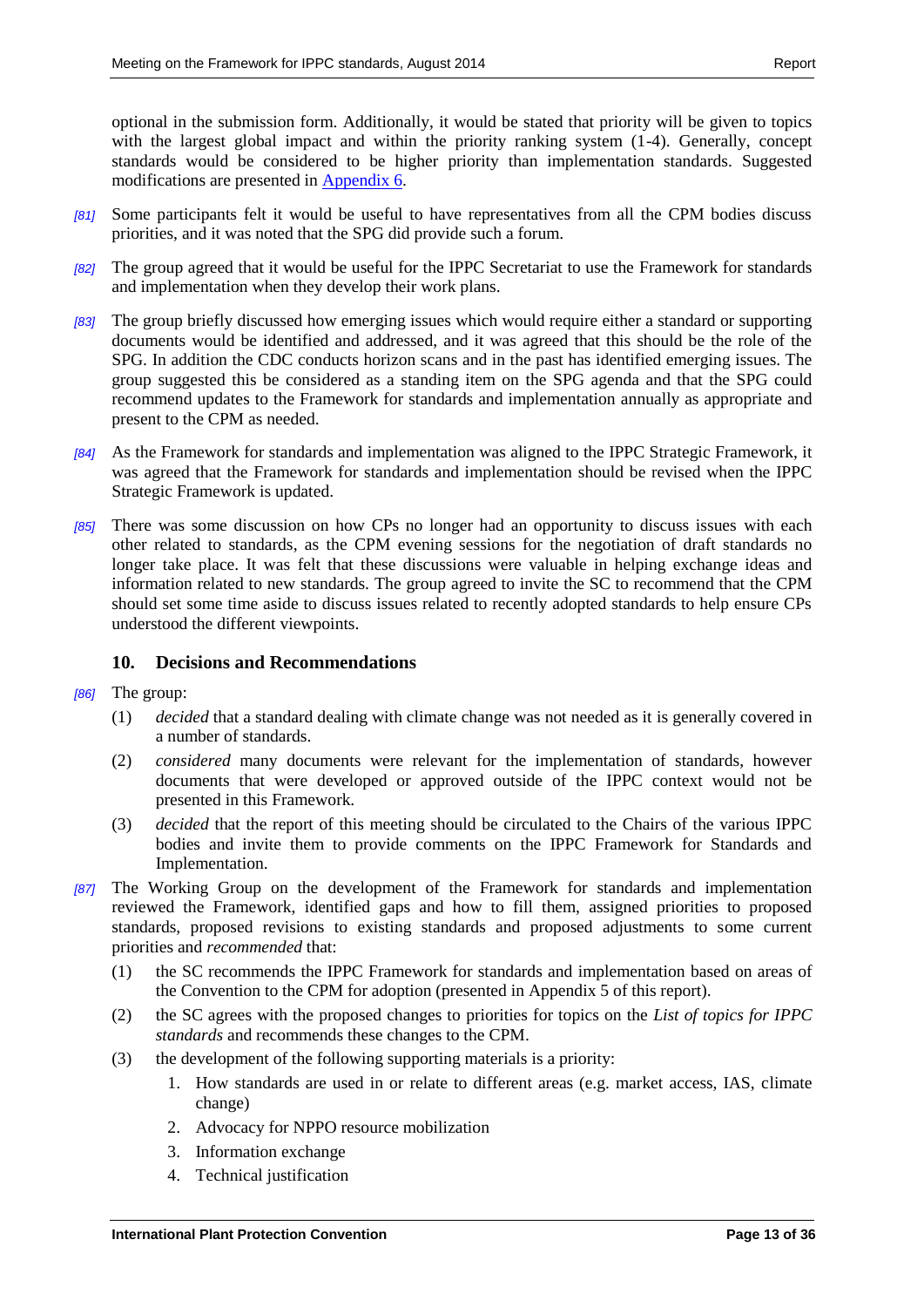- 5. Commodity and host pest lists
- 6. Diversion from intended use
- 7. Traceability.
- (4) once adopted, CPM consider additional presentations of the Framework for standards and implementation (e.g. IPPC Strategic Objectives, trade facilitation etc.) and how they will be developed.
- (5) the Secretariat explore the value of applying the Multi Criteria Decision Analysis (MCDA) tool to the prioritization of topics and report the result to SC.
- (6) the following to help ensure gaps identified in the Framework for standards and implementation are appropriately filled:
	- 1. delay the next call for topics until the IPPC Framework for standards and implementation is adopted by the CPM and the second implementation programme priority is identified
	- 2. the SC recommend to the CPM to add the following two topics (with draft specifications) to the *List of topics for IPPC standards* as a matter of urgency:
		- Elements of an Effective NPPO
		- Contingency Planning and Response.
- (7) for future calls for topics the modified *Criteria for justification and prioritization of proposed topics* be used (as presented in Appendix 6 of this report).
- (8) in the process of selecting future implementation programmes, the Framework for standards and implementation should be considered.
- (9) the Secretariat uses the Framework for standards and implementation and the identified priorities to guide the development of the Secretariat work plan.
- (10) the SPG puts as a standing agenda item the identification of emerging issues that may require harmonized guidance for inclusion in the Framework for standards and implementation.
- (11) the SC recommends that the SPG updates the Framework for standards and implementation annually as appropriate and presents to CPM for adoption as needed.
- (12) the IPPC Framework for standards and implementation be realigned to the next version of the IPPC Strategic Framework once it is revised and approved.
- (13) the SC inform the CPM of areas of common interest to the IPPC, CODEX and OIE as presented in this report (Section 7.1).
- (14) the CPM reserve time for discussions on concepts and implementation issues related to draft or newly adopted standards, especially high priority issues.

## <span id="page-13-0"></span>**11. Close of the Meeting**

- *[88]* The Secretariat thanked all the participants for their contributions, with special thanks to the Rapporteur and Chairperson. In addition, he expressed gratitude towards the Host and Organizer for their efforts and kind hospitality for arranging the venue and transportation. The Host, in turn, expressed her pleasure in hosting this meeting and hoped the newly developed IPPC Framework for standards and implementation would have a speedy approval so it could be used very soon.
- *[89]* The Chairperson closed the meeting.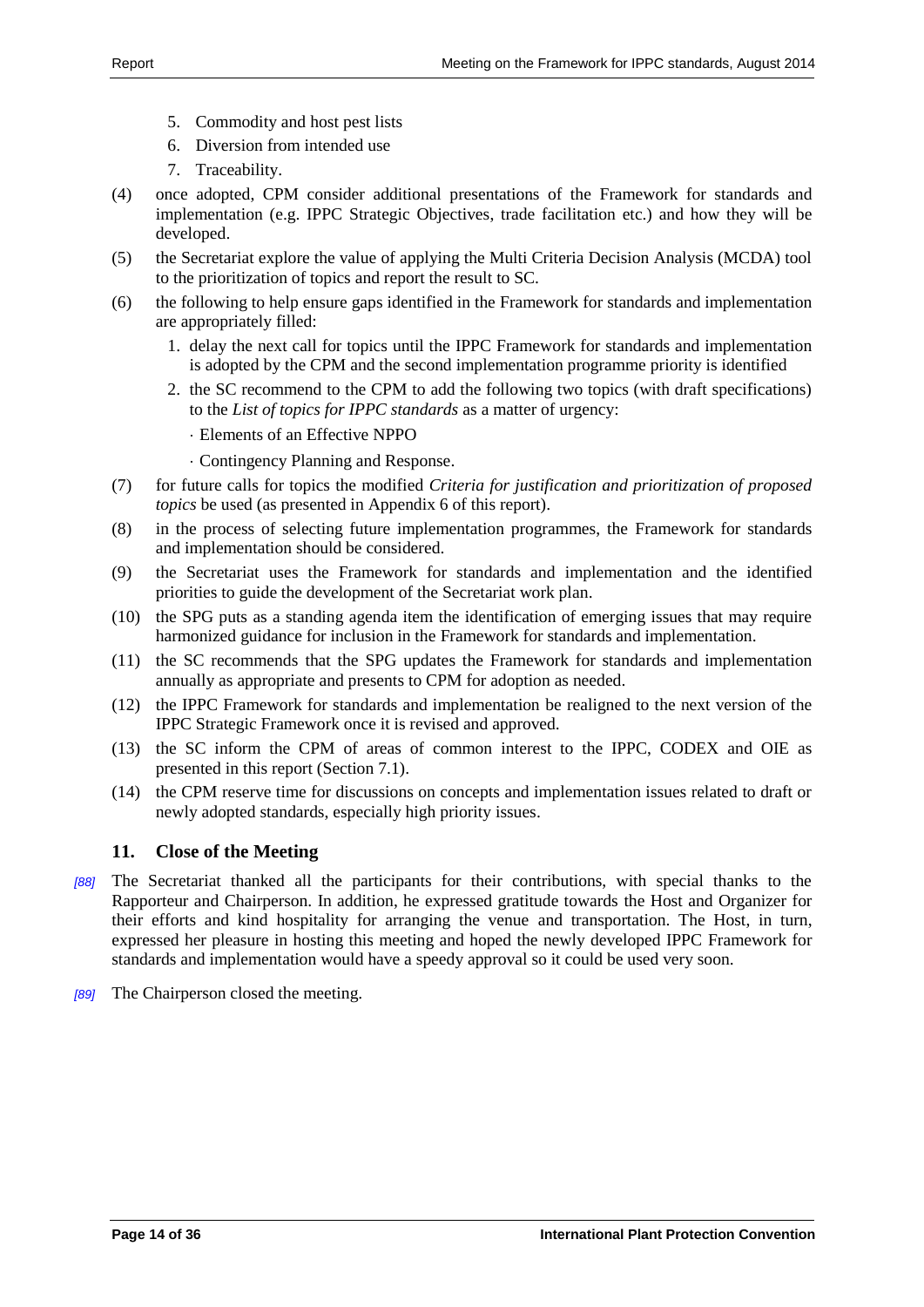# <span id="page-14-0"></span>**Appendix 1: Agenda**

| <b>AGENDA ITEM</b> |                                                                                                                                                                                                                              | <b>DOCUMENT NO.</b>                                                                  | <b>PRESENTER</b>             |
|--------------------|------------------------------------------------------------------------------------------------------------------------------------------------------------------------------------------------------------------------------|--------------------------------------------------------------------------------------|------------------------------|
|                    | 1. Opening of the meeting                                                                                                                                                                                                    |                                                                                      |                              |
|                    | Welcome by the IPPC Secretariat and Host                                                                                                                                                                                     | n/a                                                                                  | LARSON / SOSA<br><b>HOST</b> |
| Introductions      |                                                                                                                                                                                                                              | n/a                                                                                  | LARSON / SOSA                |
|                    | Roles of the Participants                                                                                                                                                                                                    | n/a                                                                                  | LARSON / SOSA                |
|                    | Selection of the Chair and Rapporteur                                                                                                                                                                                        | n/a                                                                                  | LARSON                       |
|                    | 2. Adoption of the Agenda                                                                                                                                                                                                    | 01_FS_2014_Aug                                                                       | <b>CHAIR</b>                 |
|                    | 3. Administrative Matters                                                                                                                                                                                                    |                                                                                      |                              |
|                    | Documents List                                                                                                                                                                                                               | 02_FS_2014_ Aug                                                                      |                              |
|                    | Participants List                                                                                                                                                                                                            | 03_FS_2014_ Aug                                                                      |                              |
|                    | Local Information                                                                                                                                                                                                            | 04_FS_2014_ Aug                                                                      |                              |
| 4. Background      |                                                                                                                                                                                                                              |                                                                                      |                              |
| ⋗                  | Report of the meeting of the Framework for Standards Task<br>Force, September 2013                                                                                                                                           | 2013 Report                                                                          | LARSON / SOSA                |
| ≻                  | IPPC Strategic Framework (2012-2019)                                                                                                                                                                                         | https://www.ippc.in<br>t/publications/ippc-<br>strategic-<br>framework-2012-<br>2019 | <b>LARSON</b>                |
|                    | 5. Terms of Reference                                                                                                                                                                                                        |                                                                                      |                              |
| ⋗                  | TOR_Development of the framework for IPPC standards                                                                                                                                                                          | 05_FS_2014_Aug                                                                       | LARSON / SOSA                |
|                    | 6. Review of other discussion papers                                                                                                                                                                                         |                                                                                      | <b>ALL</b>                   |
| ⋗<br>⋗             | Questions to consider prior to the meeting<br>Proposed steps for development, approval and management<br>of strategic work plan on implementation                                                                            | 06_FS_2014_ Aug<br>07_FS_2014_ Aug                                                   | LARSON / SOSA<br><b>OEWG</b> |
| ➤<br>⋗             | Concept note: purpose, status and content of ISPMs<br><b>CDC Operational Task List</b>                                                                                                                                       | 08_FS_2014_ Aug                                                                      | SC                           |
| ➤<br>⋗             | Criteria for justification and prioritization of proposed topics<br>Summary Report of the Workshop on the Relationship<br>between the SPS Committee and the International Standard-<br><b>Setting Organizations</b>          | 09_FS_2014_ Aug<br>10_FS_2014_ Aug                                                   | <b>CDC</b>                   |
|                    | 7. Gap Analysis                                                                                                                                                                                                              | 11 FS 2014 Aug                                                                       | <b>WTO</b>                   |
|                    | (number tasks from Task Force meeting 2013)                                                                                                                                                                                  |                                                                                      | <b>ALL</b>                   |
| ➤                  | review, analyse and modify the proposed Framework for<br>IPPC standards as needed (as presented in appendix 4 of<br>the Task Force on the Framework for IPPC standards 2013<br>meeting report)                               |                                                                                      |                              |
| ➤                  | perform a gap analysis for standards by reviewing both<br>adopted standards and topics on the IPPC List of Topics for<br>standards (LOT) and make suggestions for priorities for the<br>development or revision of standards |                                                                                      |                              |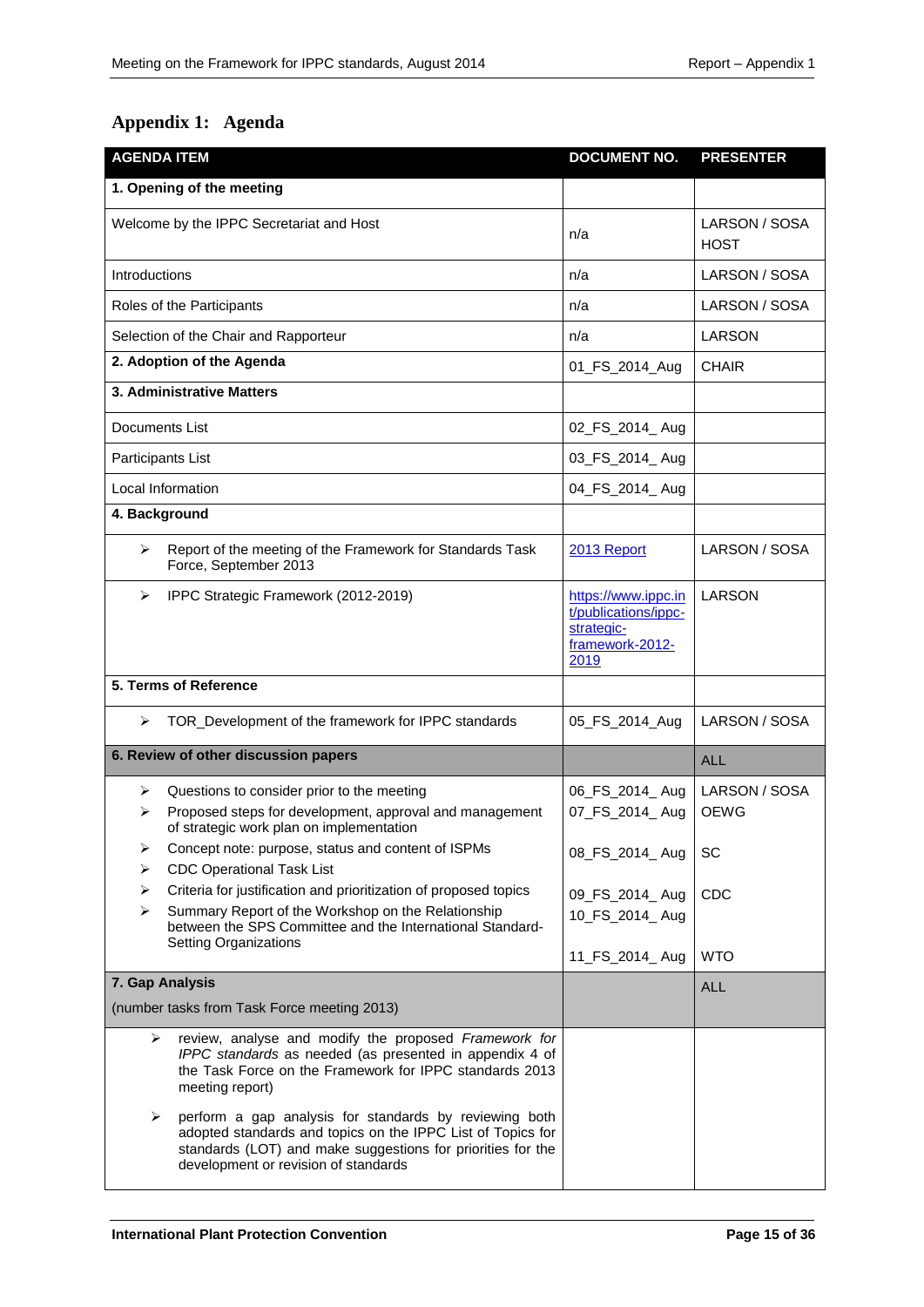| <b>AGENDA ITEM</b>                                                                                                                                                                                                                                                                                                                                                                                                                                                                                     | <b>DOCUMENT NO.</b> | <b>PRESENTER</b> |
|--------------------------------------------------------------------------------------------------------------------------------------------------------------------------------------------------------------------------------------------------------------------------------------------------------------------------------------------------------------------------------------------------------------------------------------------------------------------------------------------------------|---------------------|------------------|
| 8. Further gap analysis should be conducted for existing<br>➤<br>standards and the SC should consider how the gaps are to<br>be addressed.                                                                                                                                                                                                                                                                                                                                                             |                     |                  |
| 13. The Framework for IPPC standards should be used to<br>➤<br>help identify areas where specific standards, like ISPM<br>15:2009 (Regulation of wood packaging material in<br>international trade), could be developed and implemented for<br>global benefit.                                                                                                                                                                                                                                         |                     |                  |
| ➤<br>14. Take into account the results of Implementation and<br>Review Support System (IRSS) general surveys that shows<br>trade standards (especially those related to exports) are<br>generally well implemented; more collective effort should be<br>given to prioritize support to Contracting Parties to<br>implement the standards underpinning protection of plants<br>and trade of plants and plant products, e.g. surveillance, pest<br>status, pest management, diagnostics, infrastructure. |                     |                  |
| 15. The criteria for prioritizing topics for standards may need<br>➤<br>to be reviewed to be in line with the policies and principles<br>underpinning the framework.                                                                                                                                                                                                                                                                                                                                   |                     |                  |
| 8. Develop a log frame for a framework for IPPC standards (number<br>tasks from Task Force meeting 2013)                                                                                                                                                                                                                                                                                                                                                                                               |                     | <b>SOSA</b>      |
| consider and develop proposals for other possible presentations<br>for different purposes e.g. by IPPC strategic objectives if<br>appropriate                                                                                                                                                                                                                                                                                                                                                          |                     |                  |
| consider how gaps should be brought to the next call for topics<br>and review of the List of topics for IPPC standards, or processed<br>as supporting documents                                                                                                                                                                                                                                                                                                                                        |                     |                  |
| consider how the Framework for IPPC standards could be<br>introduced in the overall prioritization process                                                                                                                                                                                                                                                                                                                                                                                             |                     |                  |
| review, analyse and modify the following Task Force<br>recommendations:<br>5, 8, 9, 10, 12, 13, 14, 15 (with<br>recommendations 5 and 9 to be combined) which are listed<br>below:                                                                                                                                                                                                                                                                                                                     |                     |                  |
| 5. The Framework for IPPC standards should be used for<br>achieving the Convention objectives which is in Appendix 4 of<br>the 2014-09 Task Force report.                                                                                                                                                                                                                                                                                                                                              |                     |                  |
| 9. A process to proactively identify emerging issues where<br>harmonized guidance would be beneficial should be developed.                                                                                                                                                                                                                                                                                                                                                                             |                     |                  |
| 10. The Commission on Phytosanitary Measures (CPM) should<br>make efforts to continue discussions on concepts in standards<br>with the reference to achieving Convention objectives through<br>appropriate and effective harmonization.                                                                                                                                                                                                                                                                |                     |                  |
| 12. The Framework for IPPC standards should be applied to<br>identify issues of common interest to the "three sisters" (IPPC,<br>Codex Alimentarius and World Organization for Animal Health<br>$(OIE)$ ).                                                                                                                                                                                                                                                                                             |                     |                  |
| 9. Next steps                                                                                                                                                                                                                                                                                                                                                                                                                                                                                          |                     | <b>SOSA</b>      |
| 10. Close of the meeting                                                                                                                                                                                                                                                                                                                                                                                                                                                                               |                     |                  |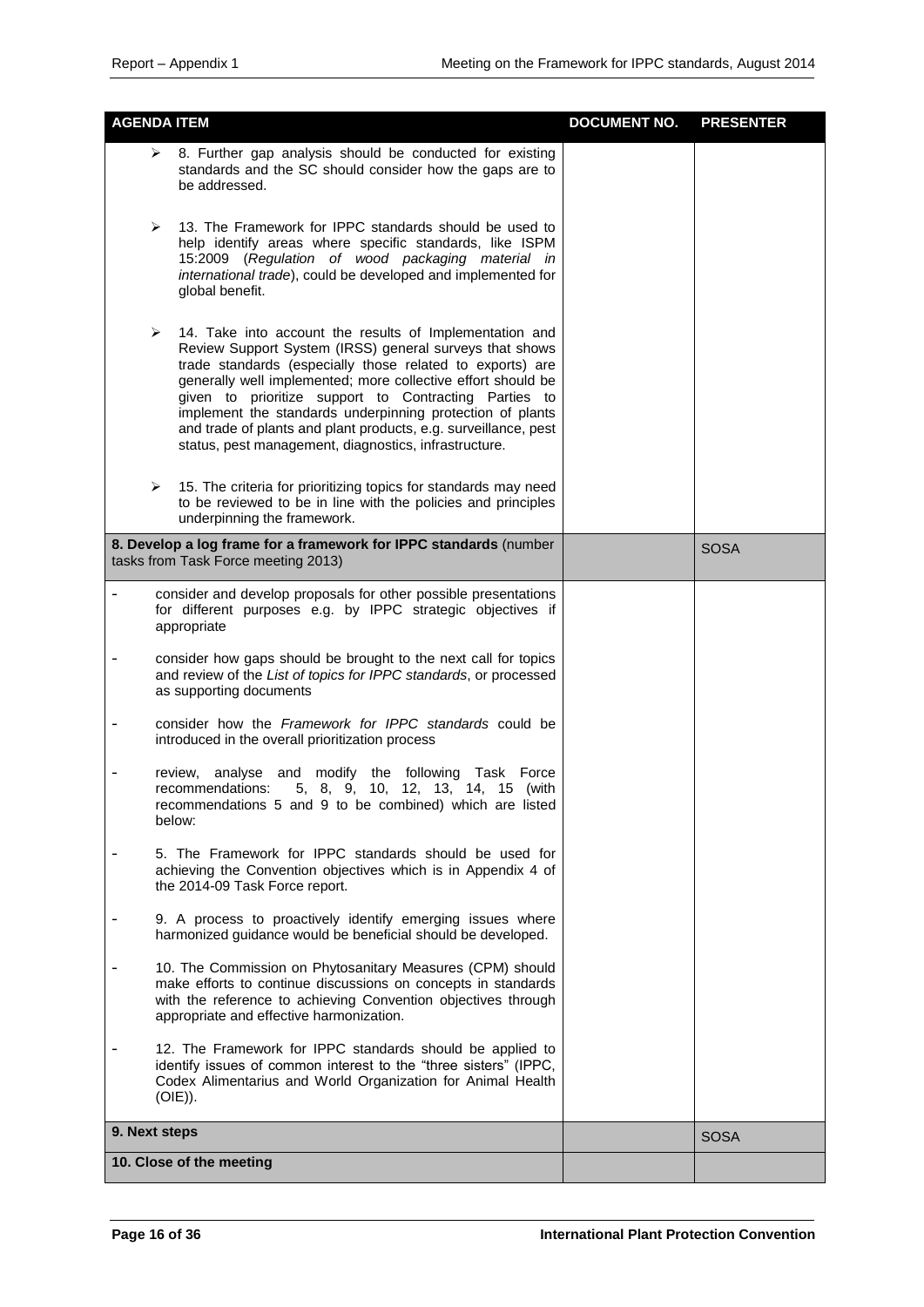| I AGENDA ITEM               | DOCUMENT NO. PRESENTER |              |
|-----------------------------|------------------------|--------------|
| 10.1 Adoption of the report |                        | <b>CHAIR</b> |
| 10.2 Close                  |                        | <b>CHAIR</b> |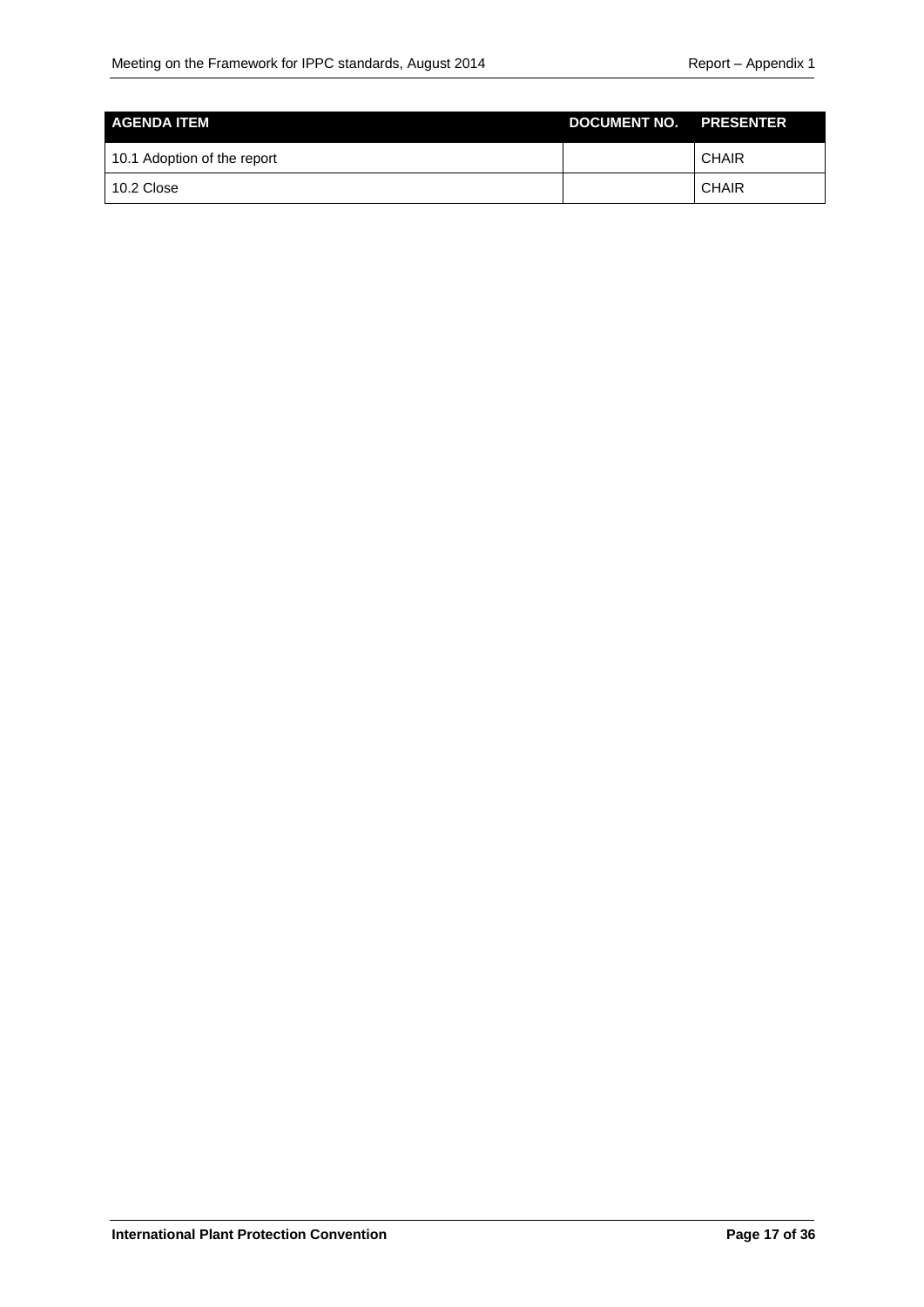# <span id="page-17-0"></span>**Appendix 2: Documents List**

| <b>DOCUMENT NO.</b> | <b>AGENDA</b><br><b>ITEM</b> | <b>DOCUMENT TITLE</b>                                                                                                                             | <b>PREPARED</b><br>BY      | <b>DATE</b><br><b>POSTED/</b><br><b>DISTRIBUTED</b> |
|---------------------|------------------------------|---------------------------------------------------------------------------------------------------------------------------------------------------|----------------------------|-----------------------------------------------------|
| 01_FS_2014_Aug      | 02                           | Agenda                                                                                                                                            | Secretariat                | 23-06-2014                                          |
| 02_FS_2014_Aug      | 03                           | Documents list                                                                                                                                    | Secretariat                | 23-06-2014                                          |
| 03_FS_2014_Aug      | 03                           | Participants list                                                                                                                                 | Secretariat                | 23-06-2014                                          |
| 04_FS_2014_Aug      | 03                           | Local information                                                                                                                                 | Organizer -<br>Secretariat |                                                     |
| 05 FS 2014 Aug      | 04                           | Terms of Reference: Development of the<br>framework for IPPC standards                                                                            | <b>SC May 2014</b>         | 23-06-2014                                          |
| 06_FS_2014_Aug      | 06                           | Questions to consider prior to the<br>meeting                                                                                                     | Secretariat                | 12-08-2014                                          |
| 07 FS 2014 Aug      | 06                           | Proposed steps for development,<br>approval and management of strategic<br>work plan on implementation                                            | <b>OEWG</b>                | 16-09-2014                                          |
| 08_FS_2014_Aug      | 06                           | Concept note: purpose, status and<br>content of ISPMs                                                                                             | SC                         | 16-09-2014                                          |
| 09_FS_2014_Aug      | 06                           | <b>CDC Operational Task List</b>                                                                                                                  | <b>CDC</b>                 | 16-09-2014                                          |
| 10_FS_2014_Aug      | 06                           | Criteria for justification and prioritization<br>of proposed topics                                                                               | SC                         | 16-09-2014                                          |
| 11 FS 2014 Aug      | 06                           | Summary Report of the Workshop on the<br>Relationship between the SPS<br>Committee and the International<br><b>Standard-Setting Organizations</b> | <b>WTO SPS</b>             | 16-09-2014                                          |

| <b>LINKS:</b>                                                            | Agenda<br>item | Content                                                                            |
|--------------------------------------------------------------------------|----------------|------------------------------------------------------------------------------------|
| 2013 Report                                                              | 04             | Report of the meeting of the Framework for<br>Standards Task Force, September 2013 |
| https://www.ippc.int/publications/ippc-strategic-<br>framework-2012-2019 | 04             | IPPC Strategic Framework (2012-2019)                                               |
| https://www.ippc.int/publications/framework-<br>standards                |                | Framework for standards                                                            |
| https://www.ippc.int/publications/list-adopted-<br>standards-july-2013   |                | List of adopted ISPMs                                                              |
| https://www.ippc.int/publications/list-topics-ippc-<br>standards         |                | List of topics for IPPC standards                                                  |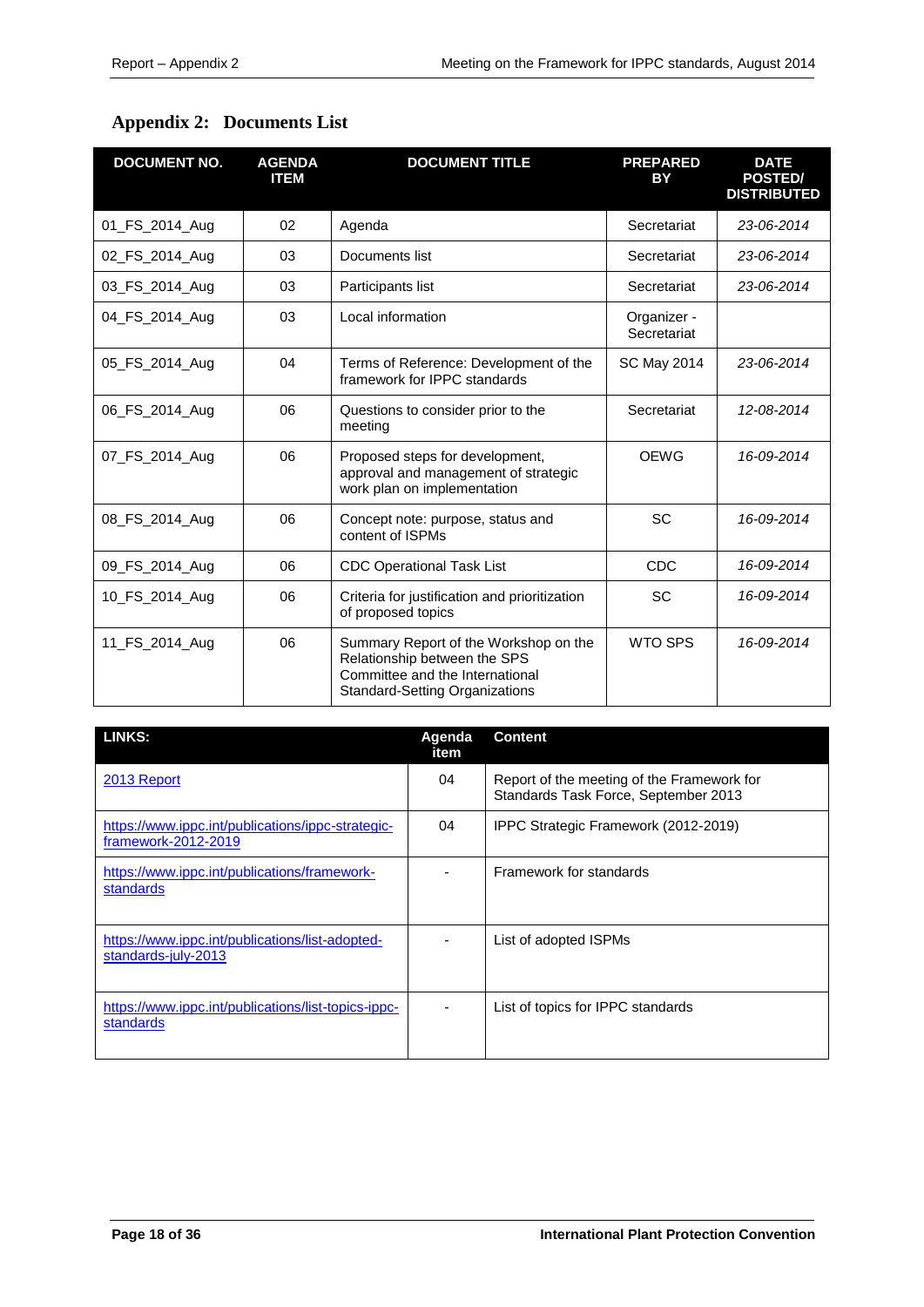## <span id="page-18-0"></span>**Appendix 3: Participants List**

*A check*  $(\check{\mathcal{V}})$  *in column 1 indicates confirmed attendance at the meeting. Participant invited but not attending are listed at the end.*

|              | <b>Participant</b><br>role    | Name, mailing, address, telephone                       | <b>Email address</b>                                             |
|--------------|-------------------------------|---------------------------------------------------------|------------------------------------------------------------------|
| $\checkmark$ | Representing                  | <b>Ms Jane CHARD</b>                                    | Jane.Chard@sasa.gsi.gov.uk;                                      |
|              | <b>Standards</b><br>Committee | Head of Plant Biosecurity Branch                        |                                                                  |
|              |                               | Science and Advice for Scottish Agriculture (SASA)      |                                                                  |
|              |                               | Roddinglaw Road, Edinburgh                              |                                                                  |
|              |                               | <b>EH12 9FJ</b>                                         |                                                                  |
|              |                               | <b>UNITED KINGDOM</b>                                   |                                                                  |
|              |                               | Phone: +44 131 2448863                                  |                                                                  |
| $\checkmark$ | Participant                   | <b>Ms Lottie ERIKSON</b>                                | Lottie.L.Erikson@aphis.usda.gov                                  |
|              |                               | <b>Export Coordinator</b>                               |                                                                  |
|              |                               | USDA APHIS PPQ PERAL                                    |                                                                  |
|              |                               | 1730 Varsity Drvie Suite 300                            |                                                                  |
|              |                               | Raleigh NC 27606                                        |                                                                  |
|              |                               | <b>USA</b>                                              |                                                                  |
| ✓            | Participant                   | <b>Ms Marie-Claude FOREST</b>                           | marie-                                                           |
|              |                               | National Manager and International Standards<br>Advisor | claude.forest@inspection.gc.ca;<br>ippc-contact@inspection.gc.ca |
|              |                               | Plant Biosecurity and Forestry Division                 |                                                                  |
|              |                               | Import, Export and Technical Standards Section          |                                                                  |
|              |                               | Canadian Food Inspection Agency                         |                                                                  |
|              |                               | 59 Camelot Drive                                        |                                                                  |
|              |                               | Ottawa, Ontario K1A 0Y9                                 |                                                                  |
|              |                               | <b>CANADA</b>                                           |                                                                  |
|              |                               | Tel: (+1) 613-773-7235                                  |                                                                  |
|              |                               | Fax: (+1) 613-773-7204                                  |                                                                  |
| ✓            | Participant                   | <b>Mr John HEDLEY</b>                                   | john.hedley@mpi.govt.nz;                                         |
|              |                               | Principal Adviser                                       |                                                                  |
|              |                               | International Organizations                             |                                                                  |
|              |                               | Policy Branch                                           |                                                                  |
|              |                               | Ministry for Primary Industries                         |                                                                  |
|              |                               | P.O. Box 2526                                           |                                                                  |
|              |                               | Wellington                                              |                                                                  |
|              |                               | <b>NEW ZEALAND</b>                                      |                                                                  |
|              |                               | Tel: (+64) 4 894 0428                                   |                                                                  |
|              |                               | Mobile: (+64) 29890428                                  |                                                                  |
|              |                               | Fax: (+64) 4 894 0742                                   |                                                                  |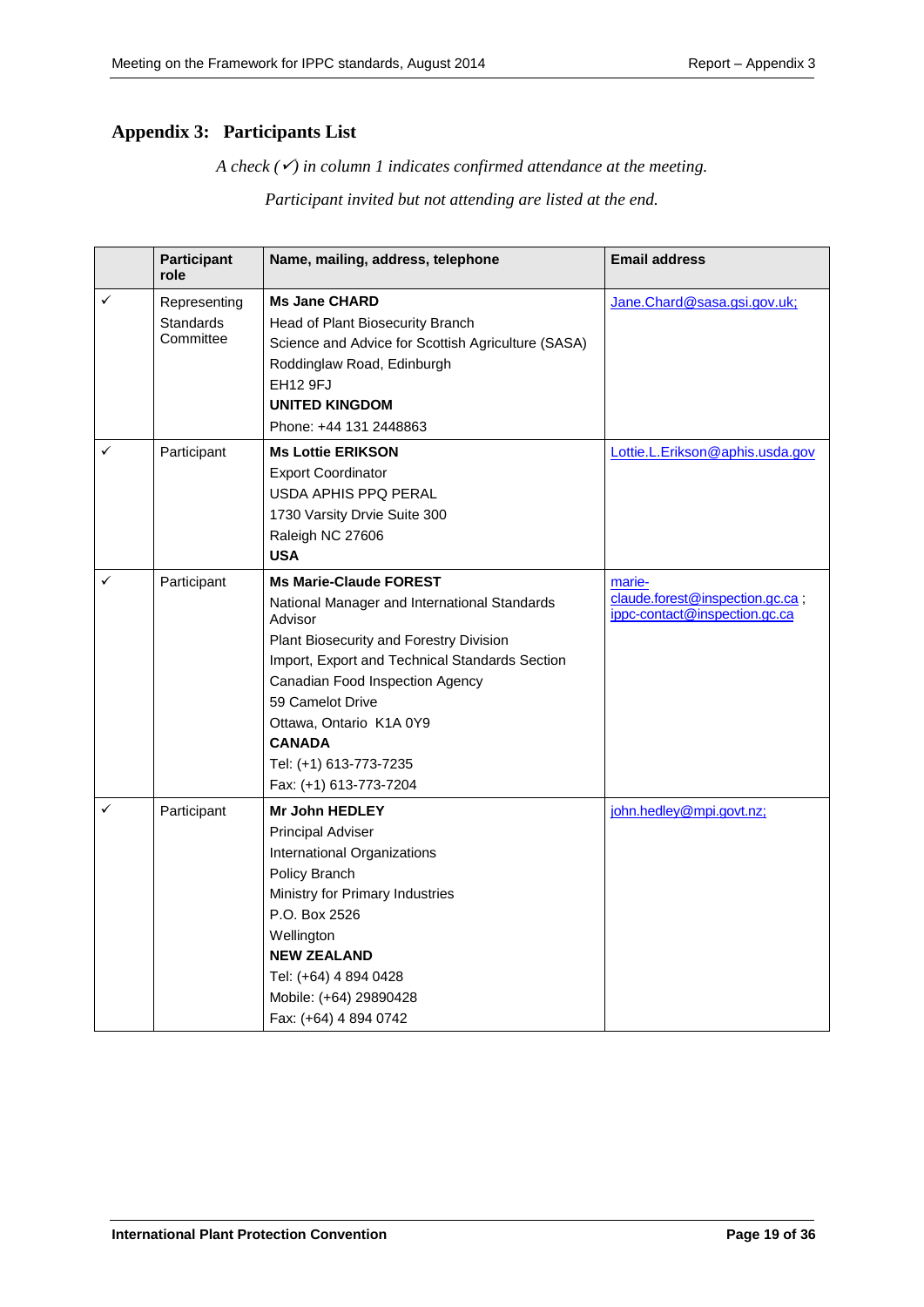|              | <b>Participant</b><br>role                           | Name, mailing, address, telephone                                                                                                                                                                                                                                                                               | <b>Email address</b>                                 |
|--------------|------------------------------------------------------|-----------------------------------------------------------------------------------------------------------------------------------------------------------------------------------------------------------------------------------------------------------------------------------------------------------------|------------------------------------------------------|
| ✓            | Host                                                 | Ms Magda GONZÁLEZ ARROYO<br>Directora<br>Servicio Fitosanitario del Estado<br>Ministerio de Agricultura y Ganaderia<br>Sabana Sur, Antiguo Edificio La Salle<br>San José,<br><b>COSTA RICA</b><br>Phone: (+506) 2549 3563<br>Fax: (+506) 2549 3598                                                              | mgonzalez@sfe.go.cr;                                 |
| $\checkmark$ | Representing<br>Capacity<br>Development<br>Committee | <b>Ms Shelia Yvonne HARVEY</b><br>Chief Plant Quarantine/<br>Produce Officer<br>Ministry of Agriculture and Fisheries<br>193 Old Hope Rd.<br>Kingston 6,<br><b>JAMAICA</b><br>Tel: 1-876-977-0637<br>Mobile: (+1)-876-507-7951<br>Fax: (+1)-876-977-6992                                                        | syharvey@moa.gov.jm;<br>sheharv@yahoo.com;           |
| ✓            | Participant                                          | <b>Mr Imad NAHHAL</b><br><b>Head of Plant Protection Service</b><br>Ministry of Agriculture<br><b>Bir Hassan Embassies Street</b><br>Beirut<br><b>LEBANON</b><br>Office Tel: (+961) 1 849639<br>Mobile:(+961) 3 894679                                                                                          | imadnahhal@gmail.com;<br>inahhal@agriculture.gov.lb; |
| $\checkmark$ | Participant                                          | <b>Mr Jan Bart ROSSEL</b><br>Director<br>International Plant Health Program<br>Office of the Australia Chief Plant Protection Officer<br>Australian Government Department of Agriculture,<br><b>Fisheries and Forestry</b><br><b>AUSTRALIA</b><br>Tel: (+61) 2 6272 5056 / 0408625413<br>Fax: (+61) 2 6272 5835 | bart.rossel@daff.gov.au;                             |
| ✓            | Participant                                          | <b>Mr Motoi SAKAMURA</b><br>Administrator -Operation, Kobe Plant Protection<br>Station,<br>Ministry of Agriculture, Forestry and Fisheries<br>1-1, Hatobacho, Chuouku<br>Kobe 6500042<br><b>JAPAN</b><br>Tel: +81 78 331 3430<br>Fax: +81 78 391 1757                                                           | sakamuram@pps.maff.go.jp;                            |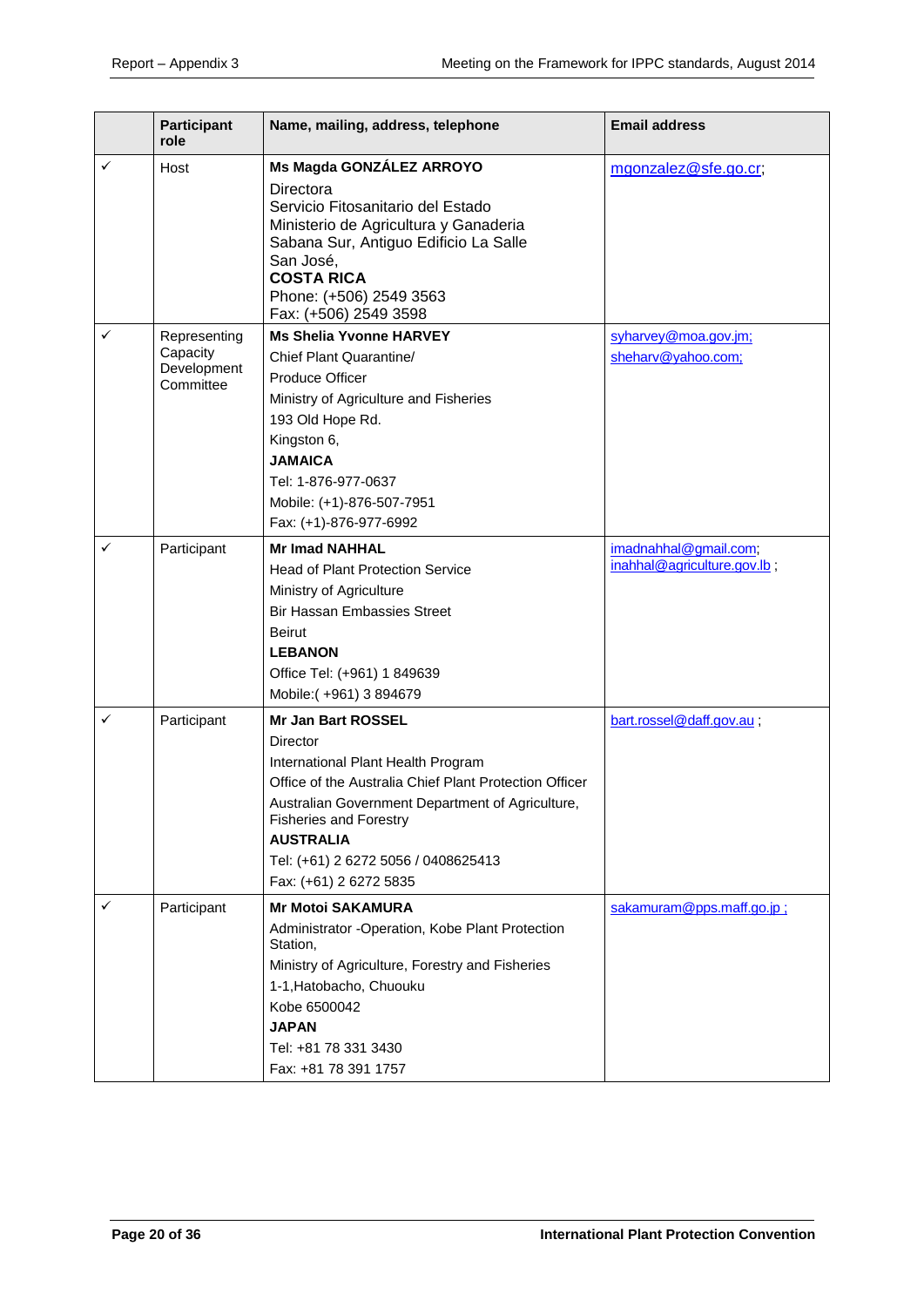|              | <b>Participant</b><br>role | Name, mailing, address, telephone                                                                                                                                                            | <b>Email address</b>                            |
|--------------|----------------------------|----------------------------------------------------------------------------------------------------------------------------------------------------------------------------------------------|-------------------------------------------------|
| ✓            | Participant                | <b>Mr Guillermo SIBAJA CHINCHILLA</b><br>Servicio Fitosanitario del Estado. MAG<br>PO Box 1521-1200<br><b>COSTA RICA</b><br>Tel: + (506)25493663 (Office)<br>Tel: + (506) 8813-2061 (Mobile) | gsibaja@sfe.go.cr;<br><u>qsibaja@yahoo.com;</u> |
| ✓            | <b>IPPC</b><br>Secretariat | <b>Mr Brent LARSON</b><br>FAO, Viale della Terme di Caracalla, 00153 Rome<br><b>ITALY</b><br>Phone: +39 06 570 54915                                                                         | Brent.Larson@fao.org                            |
| $\checkmark$ | <b>IPPC</b><br>Secretariat | <b>Mr Orlando SOSA</b><br>FAO, Viale della Terme di Caracalla, 00153 Rome<br><b>ITALY</b><br>Phone: +39 06 570 53613                                                                         | Orlando.Sosa@fao.org                            |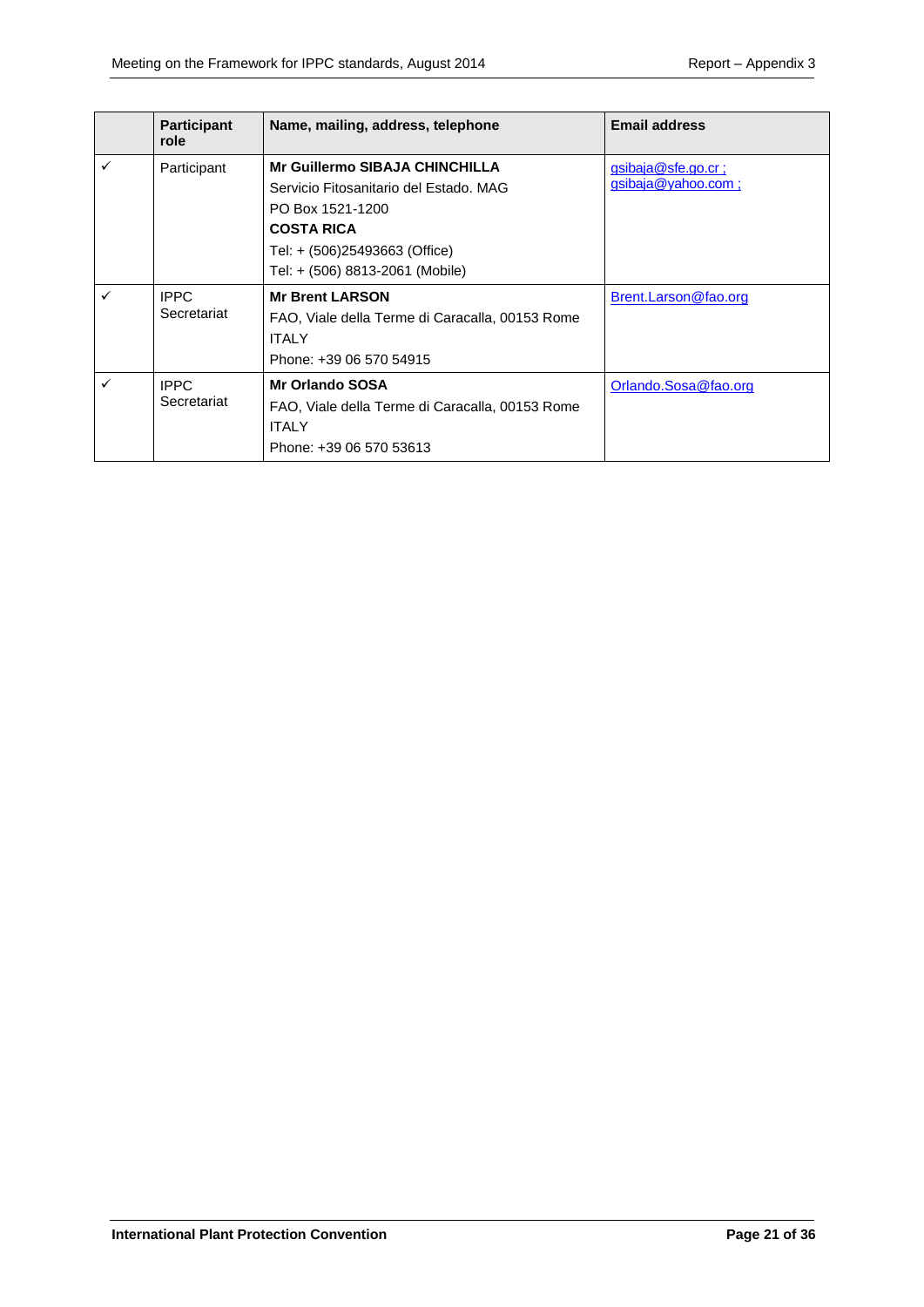## <span id="page-21-0"></span>**Appendix 4: Terms of reference for the development of the framework for IPPC standards**

## **Background**

A Task Force on the Framework for IPPC standards met in Ottawa in September 2013 and the report<sup>10</sup> of this meeting was presented to the SPG and SC. The November 2013 SC established a subgroup of the SC to continue work on the development of the Framework for IPPC standards and a gap analysis. The SC was urged by the Commission on Phytosanitary Measures (CPM) at CPM-9 (2014) to finalize the Framework for IPPC standards gap analysis and present it to the CPM once finalized. The SC in May 2014 revised the Terms of Reference for the development of the Framework for IPPC standards and a gap analysis and approved them.

## **Process**

A small group of experts *will* meet and complete the tasks outlined below. The report of this meeting will be presented to the CPM Bureau and SPG who will provide written input to the SC. The SC will make recommendations to the CPM considering the input from both the Bureau and SPG.

## **Tasks**

The experts will:

- review, analyse and modify the proposed *Framework for IPPC standards* as needed (as presented in appendix 4 of the Task Force on the Framework for IPPC standards 2013meeting report)
- consider and develop proposals for other possible presentations for different purposes e.g. by IPPC strategic objectives if appropriate
- perform a gap analysis for standards by reviewing both adopted standards and topics on the IPPC List of Topics for standards (LOT) and make suggestions for priorities for the development or revision of standards
- consider how gaps should be brought to the next call for topics and review of the *List of topics for IPPC standards*, or processed as supporting documents
- consider how the *Framework for IPPC standards* could be introduced in the overall prioritization process
- review, analyse and modify the following Task Force recommendations: 5, 8, 9, 10, 12, 13, 14, 15 (with recommendations 5 and 9 to be combined) which are listed below:
	- $\geq$  5. The Framework for IPPC standards should be used for achieving the Convention objectives which is in Appendix 4 of the 2014-09 Task Force report.
	- $\geq$  8. Further gap analysis should be conducted for existing standards and the SC should consider how the gaps are to be addressed.
	- $\triangleright$  9. A process to proactively identify emerging issues where harmonized guidance would be beneficial should be developed.
	- $\geq 10$ . The Commission on Phytosanitary Measures (CPM) should make efforts to continue discussions on concepts in standards with the reference to achieving Convention objectives through appropriate and effective harmonization.
	- $\geq 12$ . The Framework for IPPC standards should be applied to identify issues of common interest to the "three sisters" (IPPC, Codex Alimentarius and World Organization for Animal Health (OIE)).

-

<sup>&</sup>lt;sup>10</sup> Task Force Report[: https://www.ippc.int/core-activities/standards-setting/framework-for-standards-task-force](https://www.ippc.int/core-activities/standards-setting/framework-for-standards-task-force)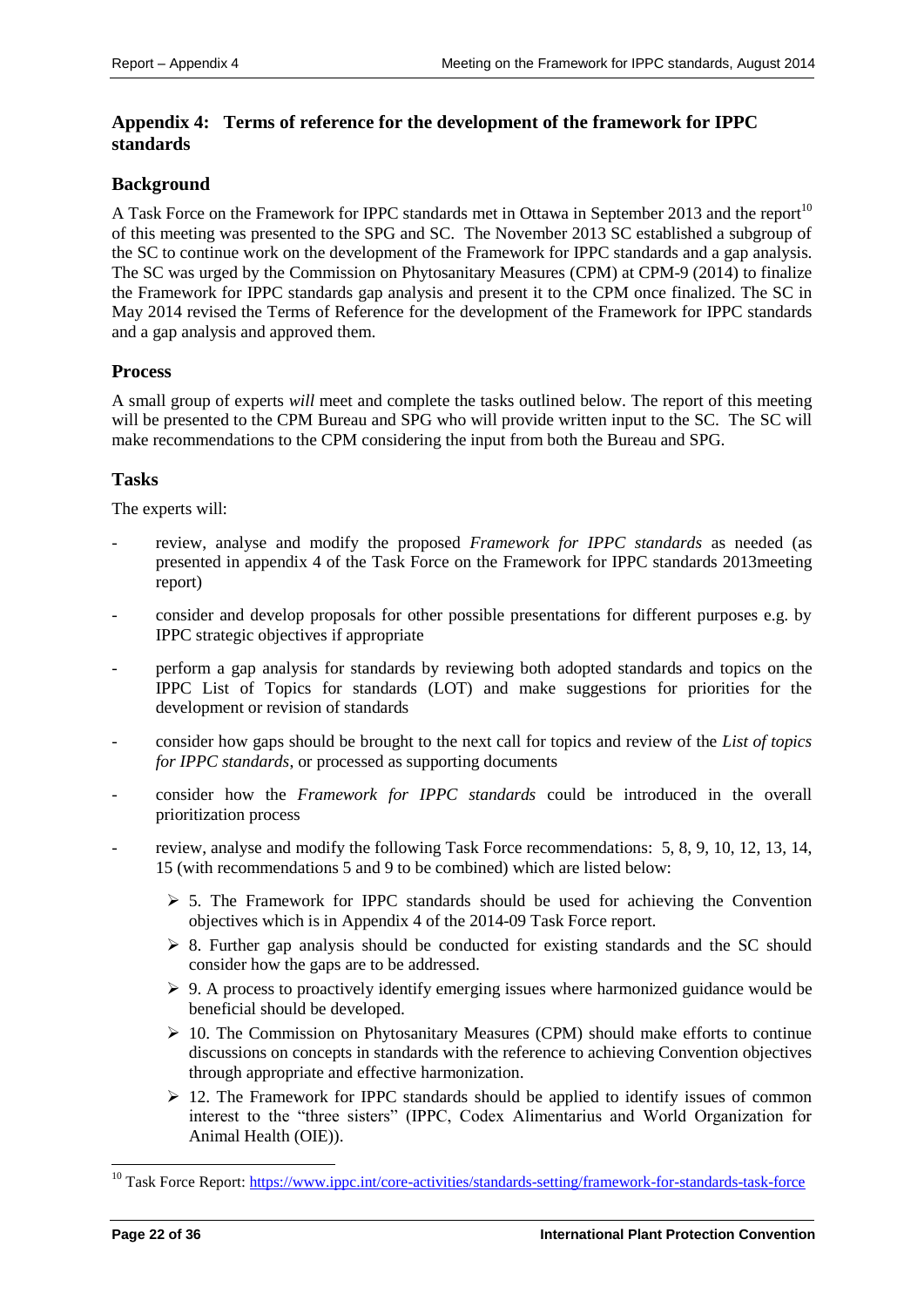- $\geq$  13. The Framework for IPPC standards should be used to help identify areas where specific standards, like ISPM 15:2009 (*Regulation of wood packaging material in international trade*), could be developed and implemented for global benefit.
- $\triangleright$  14. Take into account the results of Implementation and Review Support System (IRSS) general surveys that shows trade standards (especially those related to exports) are generally well implemented; more collective effort should be given to prioritize support to Contracting Parties to implement the standards underpinning protection of plants and trade of plants and plant products, e.g. surveillance, pest status, pest management, diagnostics, infrastructure.
- $\geq$  15. The criteria for prioritizing topics for standards may need to be reviewed to be in line with the policies and principles underpinning the framework.

The following experts, as determined by the SC in November 2013 will be invited to meet to continue the work on the development of the Framework for IPPC standards:

SC members:

- Ms Jane CHARD (United Kingdom), Chair of the Standards Committee,
- Ms Marie-Claude FOREST (Canada)
- Mr John HEDLEY (New Zealand)
- Mr Imad NAHHAL (Lebanon)
- Mr Bart ROSSEL (Australia)
- Mr Motoi SAKAMURA (Japan)
- Mr Guillermo SIBAJA CHINCHILLA (Costa Rica)

#### Others:

- Ms Magda GONZÁLEZ ARROYO (Costa Rica)
- Chair of the National Reporting Obligations Advisory Group
- Chair of the Capacity Development Committee

The work of this group will be supported by the IPPC Secretariat.

#### **Funding**

The IPPC Secretariat will use extra budgetary resources for this meeting and will consider providing funding assistance for participants who request it. Costa Rica has offered to host this meeting between 25-29 August 2014.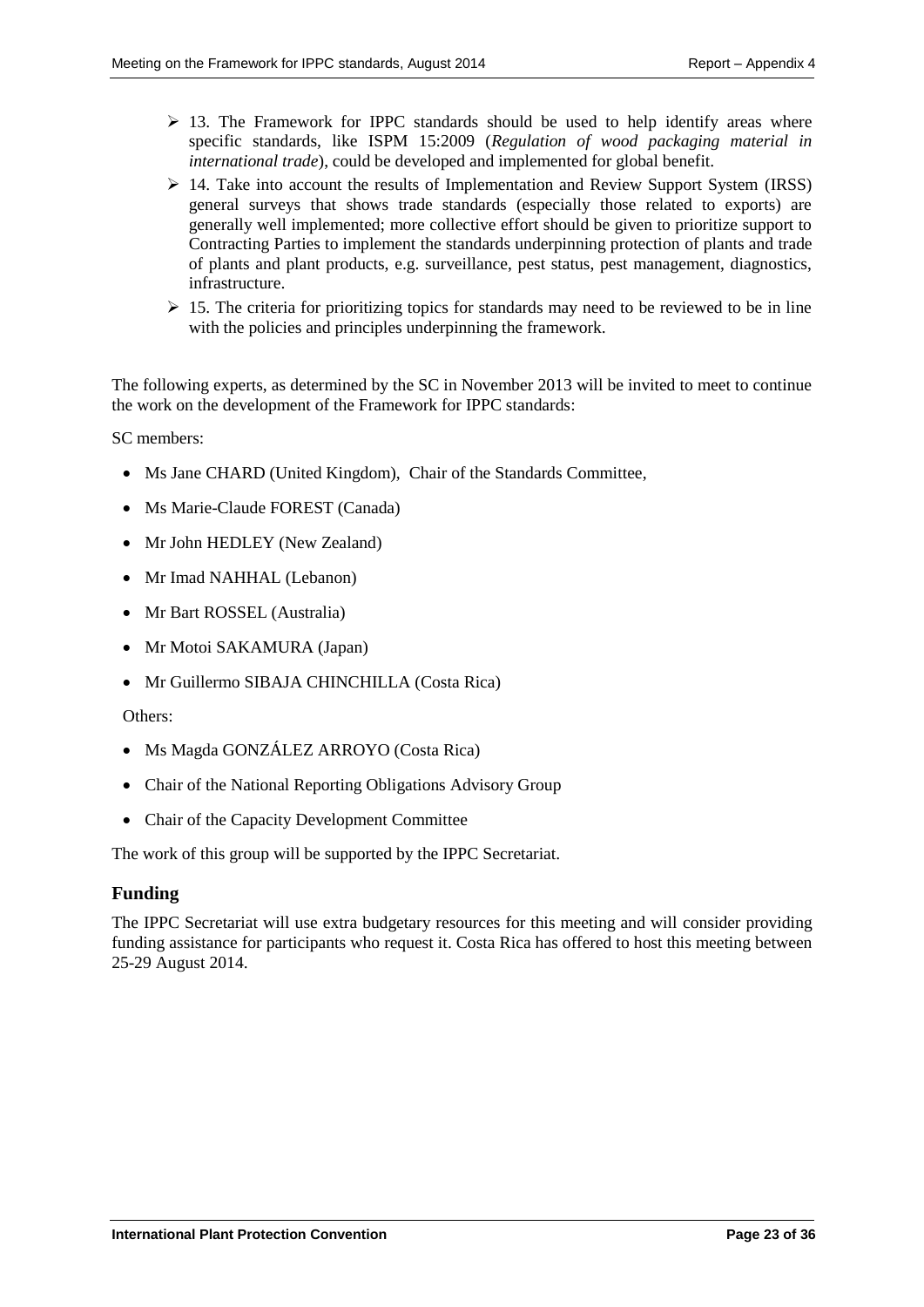## **Appendix 5: IPPC Framework for Standards and Implementation**

LEGEND:

For standards, the priority is given (1 highest, 4 lowest), followed by the title and the topic number (presented in brackets). For those topics on the IPPC list of topics for ISPMs, the **title is bolded** to indicate the ISPM is under development and the title is underlined if the proposed revision has been agreed to.

<span id="page-23-0"></span>

|    | <b>Guidance needed</b>                                                                                                      | <b>Concept standards - "what"</b> | <b>Operational - "how"</b> | <b>Supporting documents</b>                                                                                                                                            |  |  |
|----|-----------------------------------------------------------------------------------------------------------------------------|-----------------------------------|----------------------------|------------------------------------------------------------------------------------------------------------------------------------------------------------------------|--|--|
|    | <b>IPPC Area: GENERAL</b><br>IPPC Strategic Objectives (SOs): A3, A4, B1, B2, B3, D2, D4                                    |                                   |                            |                                                                                                                                                                        |  |  |
| 1. | Organization and provision of<br>information on technical<br>resources (Supporting Docs)                                    |                                   |                            | Phytosanitary resource page (roster of experts,<br>projects database, activities calendar, technical<br>documents)                                                     |  |  |
| 2. | Cooperation with other<br>Organizations e.g.<br>environmental (Supporting Docs                                              |                                   |                            | Memorandums of Understanding:<br>- Ozone Secretariat<br>- CBD<br>Partnership paper (CPM 9/2014/21)                                                                     |  |  |
| 3. | Environmental protection and<br>climate change e.g. surveillance<br>of wild flora (Supporting Docs)                         |                                   |                            | Guide to implementation of<br>phytosanitary<br>standard in forestry<br>ICPM-7 decisions in relationship to Cooperation<br>with the CBD: Threats to biodiversity by IAS |  |  |
| 4. | International cooperation<br>between NPPOs: e.g. regional<br>centers of expertise (Supporting<br>Docs)                      |                                   |                            |                                                                                                                                                                        |  |  |
| 5. | How standards are used in or<br>relate to different areas (e.g.<br>Market access, IAS, climate<br>change) (Supporting Docs) |                                   |                            |                                                                                                                                                                        |  |  |
| 6. | <b>Audits (Concept Std/Supporting</b><br>Docs) (Priority 2)                                                                 |                                   |                            |                                                                                                                                                                        |  |  |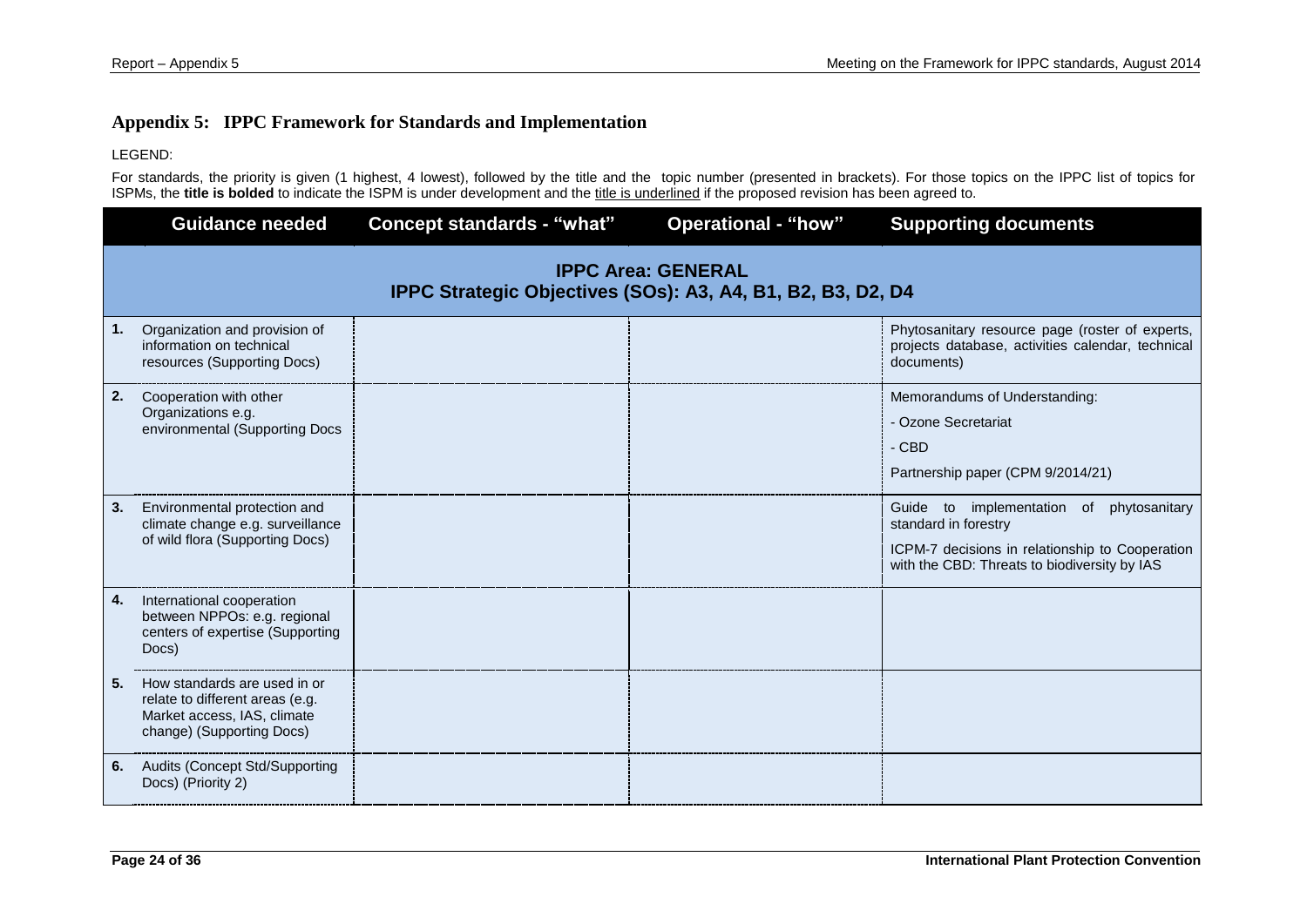|    | <b>Guidance needed</b>                                                                                                  | <b>Concept standards - "what"</b>                                                                                        | <b>Operational - "how"</b>                                                                                                             | <b>Supporting documents</b>                                                                                                                                                                                                                                    |  |  |
|----|-------------------------------------------------------------------------------------------------------------------------|--------------------------------------------------------------------------------------------------------------------------|----------------------------------------------------------------------------------------------------------------------------------------|----------------------------------------------------------------------------------------------------------------------------------------------------------------------------------------------------------------------------------------------------------------|--|--|
|    | 7. Advocacy for NPPO resource<br>mobilisation (Supporting Docs)                                                         |                                                                                                                          |                                                                                                                                        |                                                                                                                                                                                                                                                                |  |  |
|    | <b>IPPC Area: GENERAL RIGHTS AND OBLIGATIONS</b><br>IPPC SOs: A1, A2, B2, B3, B4, C3, D3, Y4                            |                                                                                                                          |                                                                                                                                        |                                                                                                                                                                                                                                                                |  |  |
| 8. | <b>International Cooperation</b><br>between contracting parties<br>(Supporting Docs)                                    |                                                                                                                          |                                                                                                                                        | Stakeholder relations (draft manual)                                                                                                                                                                                                                           |  |  |
| 9. | Elements of an effective NPPO<br>(Concept Std) e.g. training,<br>engagement of stakeholders,<br>competency (Priority 1) |                                                                                                                          |                                                                                                                                        | NPPO management (draft manual)<br>PCE tool<br>Explanatory document (2005) on ISPM 20:2004<br>(Guidelines for a phytosanitary import regulatory<br>system) (includes appendix on rights, roles &<br>responsibilities in relation to the IPPC, ISPMs<br>and SPS) |  |  |
|    | 10. Elements of an effective RPPO<br>(Supporting Docs)                                                                  |                                                                                                                          |                                                                                                                                        | Procedure for the recognition of new RPPOs<br>ICPM-4 (2002)<br>Role and functions of the Technical Consultation<br>among RPPOs ICPM-5 (2003)                                                                                                                   |  |  |
|    | 11. Information exchange<br>(Supporting Docs)                                                                           |                                                                                                                          |                                                                                                                                        | Recommendation information exchange (ICPM<br>2/1)<br>Role of IPPC contact points (CPM 1/1)                                                                                                                                                                     |  |  |
|    | 12. Guidelines on lists of regulated<br>pests (ISPM 19:2003) Revision<br>needed (Concept Std) (Priority<br>2)           | Pest reporting (ISPM 17:2002)<br>(Concept Std)<br>Guidelines on lists of regulated pests<br>(ISPM 19:2003) (Concept Std) | Pest reporting (ISPM 17:2002)<br>(Implementation Std)<br>Guidelines on lists of regulated pests<br>(ISPM 19:2003) (Implementation Std) | Explanatory document (2005) on ISPM 17:2005<br>(Pest reporting)<br>Regulated pest lists clarification of terminology<br>and its use in ISPM 19:2003                                                                                                            |  |  |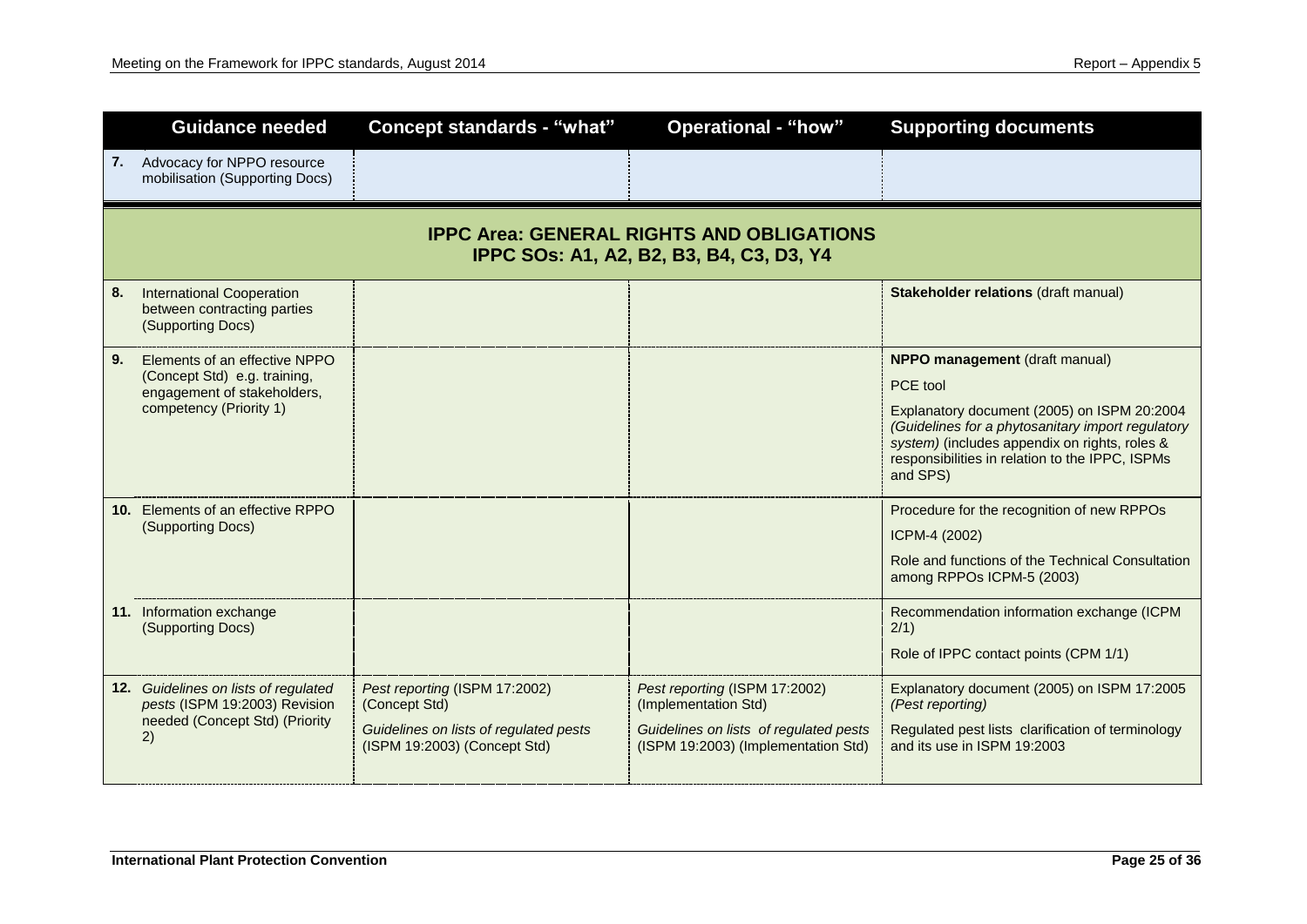| <b>Guidance needed</b>                                                                                              | <b>Concept standards - "what"</b>                                                                                                                                                               | <b>Operational - "how"</b>                                                                                                             | <b>Supporting documents</b>                                                                           |  |
|---------------------------------------------------------------------------------------------------------------------|-------------------------------------------------------------------------------------------------------------------------------------------------------------------------------------------------|----------------------------------------------------------------------------------------------------------------------------------------|-------------------------------------------------------------------------------------------------------|--|
| 13.                                                                                                                 | Guidelines for the notification of non-<br>compliance and emergency action<br>(ISPM 13:2001) (Concept Std)                                                                                      | Guidelines for the notification of non-<br>compliance and emergency action<br>(ISPM 13:2001) (Implementation Std)                      |                                                                                                       |  |
| 14. National legislation requirements<br>(Concept Std) (Priority 4)                                                 |                                                                                                                                                                                                 |                                                                                                                                        | Guidelines for the revision of national<br>phytosanitary legislation - FAO                            |  |
| <b>IPPC Area: PRINCIPLES AND POLICIES (interpretation of the Convention)</b><br><b>IPPC SOs: B2, B3, C3, D1, D3</b> |                                                                                                                                                                                                 |                                                                                                                                        |                                                                                                       |  |
| 15. Undue delay and prompt action<br>(Supporting Docs)                                                              | Phytosanitary principles for the protection<br>of plants and the application of<br>phytosanitary measures in international<br>trade (ISPM 1:2006) (Concept Std)                                 |                                                                                                                                        |                                                                                                       |  |
| 16.                                                                                                                 | Glossary (ISPM 5) (Concept Std)<br>Terminology of the Convention on<br><b>Biological Diversity in relation to the</b><br>Glossary of phytosanitary terms (ISPM 5<br>- Appendix 1) (Concept Std) |                                                                                                                                        | Annotated Glossary: Explanatory document<br>(2013) on ISPM 5 (The Glossary of<br>phytosanitary terms) |  |
| 17. Efficacy of measures<br>(Supporting Docs)<br><b>Efficacy of measures (Concept</b><br>Std) (Priority 4)          |                                                                                                                                                                                                 |                                                                                                                                        |                                                                                                       |  |
| 18. Technical Justification including<br>reliability of scientific<br>information(Supporting Docs)                  |                                                                                                                                                                                                 | Recognition of pest free areas and<br>areas of low pest prevalence<br>(ISPM 29:2007) (Implementation Std)                              |                                                                                                       |  |
| 19.                                                                                                                 | Guidelines for the determination and<br>recognition of equivalence of<br>phytosanitary measures (ISPM 24:2005)<br>(Concept Std)                                                                 | Guidelines for the determination and<br>recognition of equivalence of<br>phytosanitary measures<br>(ISPM 24:2005) (Implementation Std) | Equivalence (draft manual)                                                                            |  |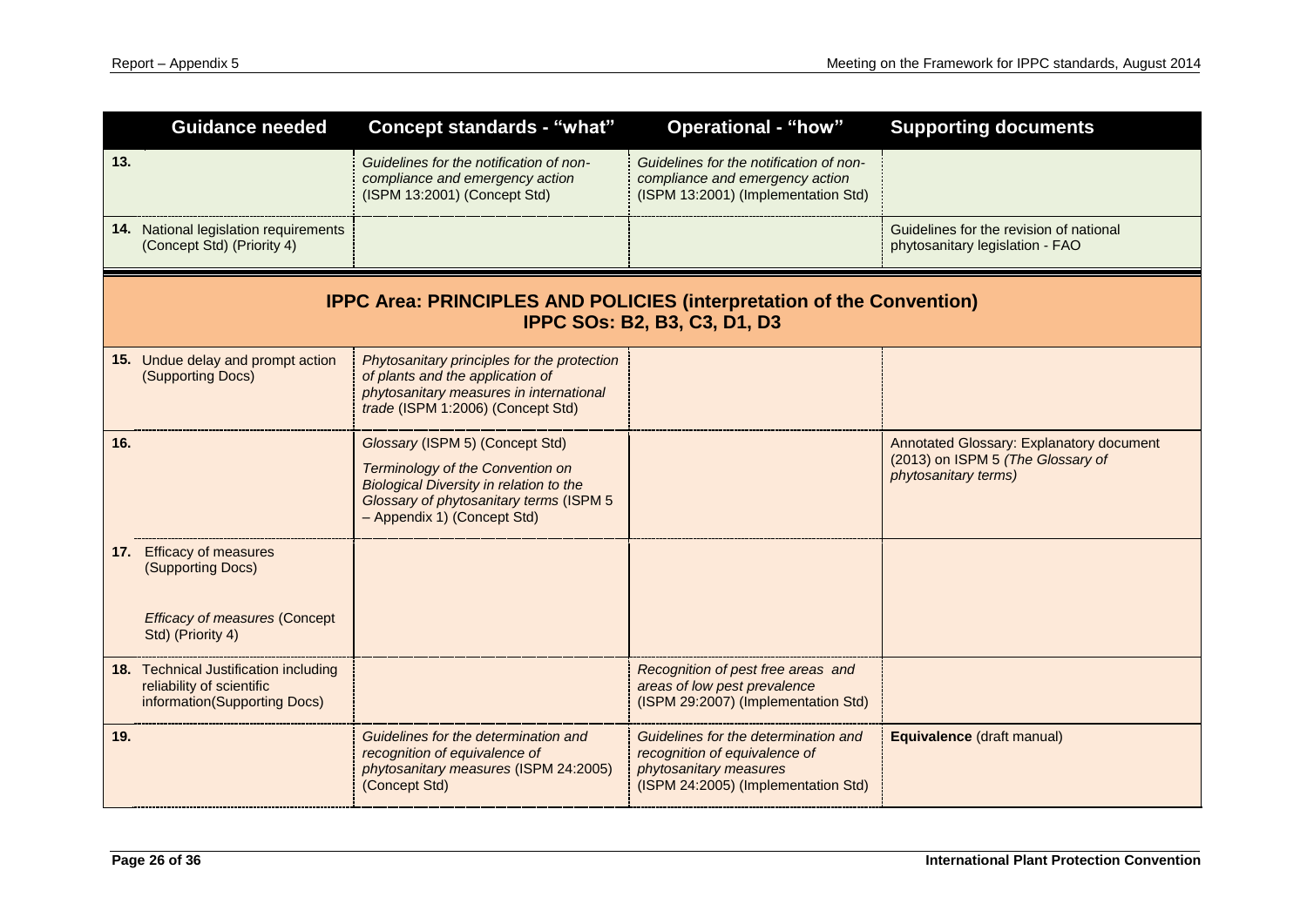|     | <b>Guidance needed</b>                                                                                                                                                         | <b>Concept standards - "what"</b>                                                                                                                                                                                                                    | <b>Operational - "how"</b>                                                                                               | <b>Supporting documents</b>                                                                                                              |  |
|-----|--------------------------------------------------------------------------------------------------------------------------------------------------------------------------------|------------------------------------------------------------------------------------------------------------------------------------------------------------------------------------------------------------------------------------------------------|--------------------------------------------------------------------------------------------------------------------------|------------------------------------------------------------------------------------------------------------------------------------------|--|
|     | 20. Appropriate level of protection<br>(Supporting Docs)                                                                                                                       |                                                                                                                                                                                                                                                      |                                                                                                                          |                                                                                                                                          |  |
|     | 21. State of plant protection in the<br>world (Supporting Docs)                                                                                                                |                                                                                                                                                                                                                                                      |                                                                                                                          |                                                                                                                                          |  |
| 22. |                                                                                                                                                                                | Authorization of non-NPPO entities to<br>perform phytosanitary actions (2014-<br>002) (Concept Std) (Priority 2 (from 3))                                                                                                                            |                                                                                                                          |                                                                                                                                          |  |
|     | <b>IPPC Area: PEST STATUS</b><br><b>IPPC SOs: A1, A2, B1</b>                                                                                                                   |                                                                                                                                                                                                                                                      |                                                                                                                          |                                                                                                                                          |  |
| 23. |                                                                                                                                                                                | Determination of pest status in an area<br>(ISPM 8:1998) (Concept Std) (Priority 1)                                                                                                                                                                  | Determination of pest status in an<br>area (ISPM 8:1998) (Implementation<br>Std) (Priority 1)                            |                                                                                                                                          |  |
|     | 24. Revision of ISPM 16 to broaden<br>to pests and clarify the concepts<br>related to quarantine pests,<br>RNQP and pests of national<br>concern (Concept Std) (Priority<br>2) | Regulated non-quarantine pests: concept<br>and application (ISPM 16:2002) (Concept<br>Std)<br>Guidelines on the interpretation and<br>application of the concept of official<br>control for regulated pests (ISPM 5 -<br>Supplement 1) (Concept Std) |                                                                                                                          | IPPC coverage of aquatic plants (CPM<br>recommendation CPM-9/2014/01)<br>GMOs, Biosafety and Invasive Species: ICPM 3<br>(2001) decision |  |
|     | 25. Host and non host status<br>(Concept Std) (Priority 3)                                                                                                                     |                                                                                                                                                                                                                                                      | Determination of host status of<br>fruit to fruit flies (Tephritidae)<br>(2006-031) (Implementation Std)<br>(Priority 1) |                                                                                                                                          |  |
|     | 26. Guidance on surveillance for a<br>pest or a group of pests<br>(Implementation Std) (Priority 3)                                                                            | Guidelines for surveillance (ISPM 6:1997)<br>(Concept Std)                                                                                                                                                                                           | Guidelines for surveillance (ISPM<br>6:1997) (Implementation Std) (Priority<br>1)                                        | Surveillance (draft manual)                                                                                                              |  |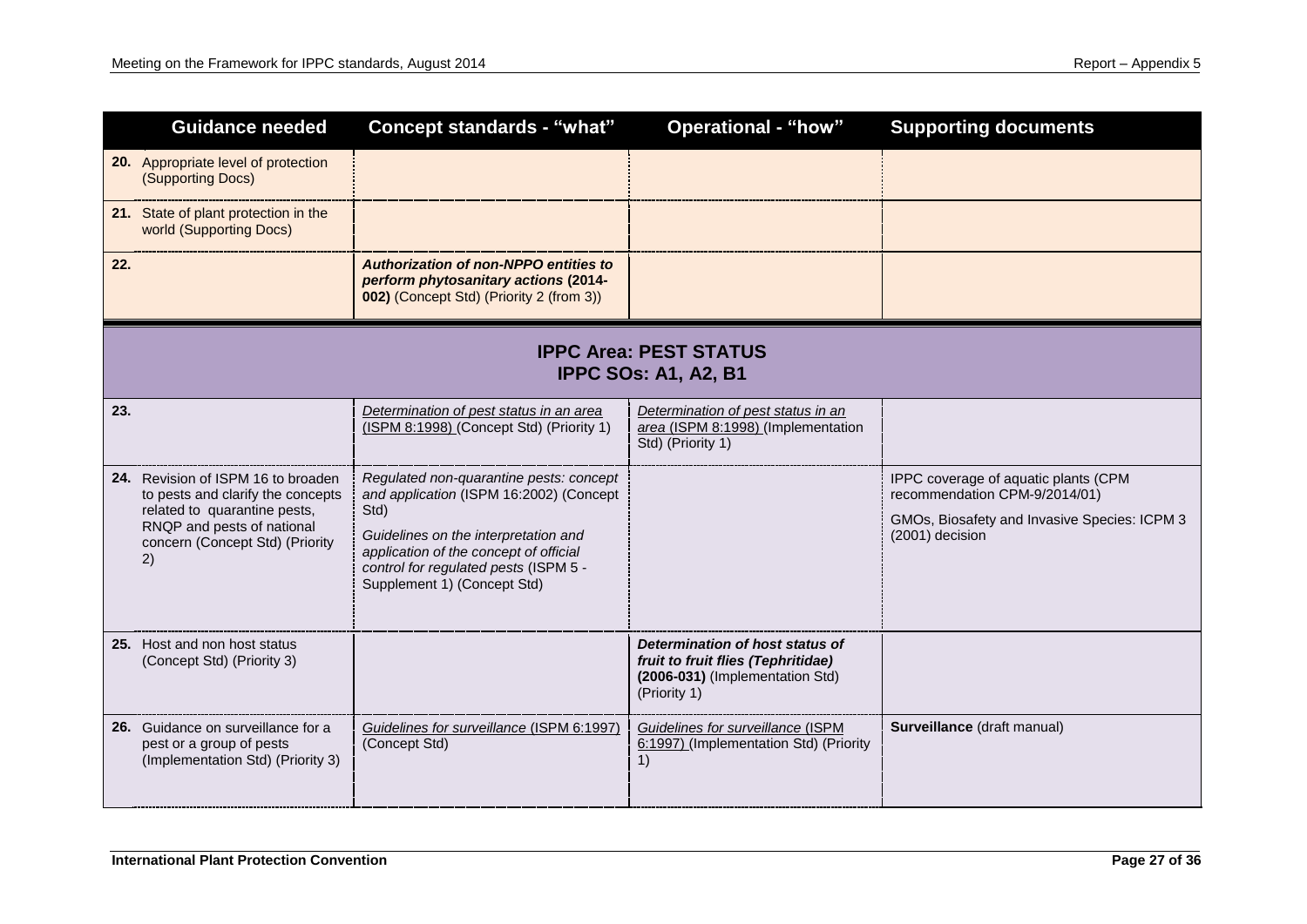| <b>Guidance needed</b>                                                                                                                                          | <b>Concept standards - "what"</b>                                                                                                                                                                                                                                                                                                                                    | <b>Operational - "how"</b>                                                                                                                                                                                                                                                                                                                                                                                                                                                                                                                                                                                                          | <b>Supporting documents</b>                                                    |
|-----------------------------------------------------------------------------------------------------------------------------------------------------------------|----------------------------------------------------------------------------------------------------------------------------------------------------------------------------------------------------------------------------------------------------------------------------------------------------------------------------------------------------------------------|-------------------------------------------------------------------------------------------------------------------------------------------------------------------------------------------------------------------------------------------------------------------------------------------------------------------------------------------------------------------------------------------------------------------------------------------------------------------------------------------------------------------------------------------------------------------------------------------------------------------------------------|--------------------------------------------------------------------------------|
| 27. Guidance on PFA, PFPP and<br>ALPP for a pest or a group of<br>pests (Implementation Std)<br>(Priority 4)                                                    | Requirements for the establishment of<br>pests free areas (ISPM 4:1995) (Concept<br>Std) (Priority 4 (from 2))<br>Requirements for the establishment of<br>pest free places of production and pest<br>free production sites (ISPM 10:1999)<br>(Concept Std)<br>Requirements for the establishment of<br>areas of low pest prevalence<br>(ISPM 22:2005) (Concept Std) | Requirements for the establishment of<br>pests free areas (ISPM 4:1995)<br>(Implementation Std) (Priority 4 (from<br>2)<br>Requirements for the establishment of<br>pest free places of production and<br>pest free production sites<br>(ISPM 10:1999) (Implementation Std)<br>Requirements for the establishment of<br>areas of low pest prevalence<br>(ISPM 22:2005) (Implementation Std)<br>Establishment of areas of low pest<br>prevalence for fruit flies<br>(ISPM 30:2008) (Implementation Std)<br>Control measures for an outbreak<br>within a fruit fly-pest free area<br>(ISPM 26:2006 - Annex 2)<br>(Implementation Std) |                                                                                |
|                                                                                                                                                                 |                                                                                                                                                                                                                                                                                                                                                                      | <b>IPPC Area: PEST RISK ANALYSIS</b><br><b>IPPC SOs: C2, C3, B2, B3, B4</b>                                                                                                                                                                                                                                                                                                                                                                                                                                                                                                                                                         |                                                                                |
| 28. Reorganization of all PRA<br>standards required (Concept Std<br>& Implementation Std) (Priority<br>4)<br>Commodity and host pest lists<br>(Supporting Docs) | Framework for pest risk analysis<br>(ISPM 2:2007) (Concept Std)                                                                                                                                                                                                                                                                                                      | Pest risk analysis for quarantine pests<br>(ISPM 11:2013) (Implementation Std)<br>Pest risk analysis for regulated non-<br>quarantine pests (ISPM 21:2004)<br>(Implementation Std)<br>Categorization of commodities<br>according to their pest risk<br>(ISPM 32:2012) (Implementation Std)<br>Guidelines for the export, shipment,<br>import and release of biological<br>control agents and other beneficial<br>organisms (ISPM 3:2005)                                                                                                                                                                                            | PRA awareness toolkit (proposed manual)<br>PRA training (manual and eLearning) |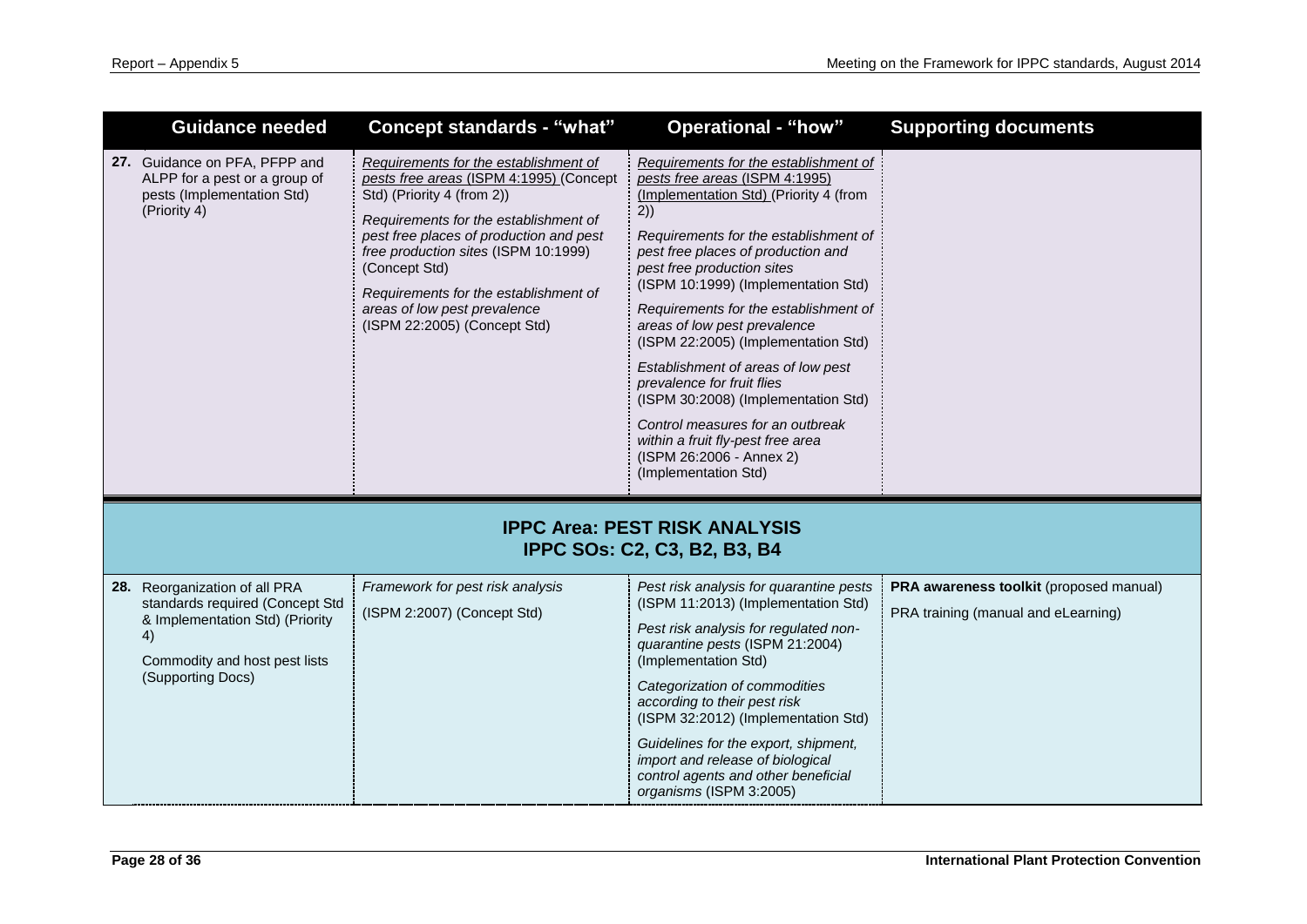|     | <b>Guidance needed</b>                                                                              | <b>Concept standards - "what"</b>                                                                                                                                                        | <b>Operational - "how"</b>                                                                                                                        | <b>Supporting documents</b>                     |  |
|-----|-----------------------------------------------------------------------------------------------------|------------------------------------------------------------------------------------------------------------------------------------------------------------------------------------------|---------------------------------------------------------------------------------------------------------------------------------------------------|-------------------------------------------------|--|
|     |                                                                                                     |                                                                                                                                                                                          | (Implementation Std)                                                                                                                              |                                                 |  |
|     | 29. Pest risk management for pests<br>or group of pests<br>(Implementation Std) (Priority 3)        | Guidance on pest risk management<br>(2014-001) (Concept Std) (Priority (from<br>1)                                                                                                       |                                                                                                                                                   |                                                 |  |
|     | 30. Risk communication (Concept<br>Std & Implementation Std)<br>(Priority 3)                        |                                                                                                                                                                                          |                                                                                                                                                   |                                                 |  |
|     | 31. Economic analysis in PRA<br>(Implementation Std) (Priority 4)                                   | Guidelines on the understanding of<br>potential economic importance and<br>related terms including reference to<br>environmental considerations (ISPM 5 -<br>Supplement 2) (Concept Std) |                                                                                                                                                   |                                                 |  |
|     | 32. Diversion from intended use<br>(Concept Std/Implementation<br>Std /Supporting Doc) (Priority 2) |                                                                                                                                                                                          |                                                                                                                                                   |                                                 |  |
|     | <b>IPPC Area: PEST MANAGEMENT</b><br>IPPC SOs: A1, A2, B1, B2, B4, C2, D1                           |                                                                                                                                                                                          |                                                                                                                                                   |                                                 |  |
|     | 33. Pest management for regulated<br>pests (Concept Std) (Priority 4)                               |                                                                                                                                                                                          |                                                                                                                                                   | <b>CDC document on Phytosanitary Treatments</b> |  |
|     | 34. Pest management options<br>(Supporting Docs)                                                    |                                                                                                                                                                                          |                                                                                                                                                   |                                                 |  |
|     | 35. Contiengency Planning and<br>emergency response (Concept<br>Std) (Priority 1)                   |                                                                                                                                                                                          |                                                                                                                                                   |                                                 |  |
| 36. |                                                                                                     |                                                                                                                                                                                          | Criteria for treatments for wood<br>packaging material in international<br>trade (2006-010) (draft annex to<br>ISPM 15:2009) (Implementation Std) | Replacement of MeBr (CPM 3/1)                   |  |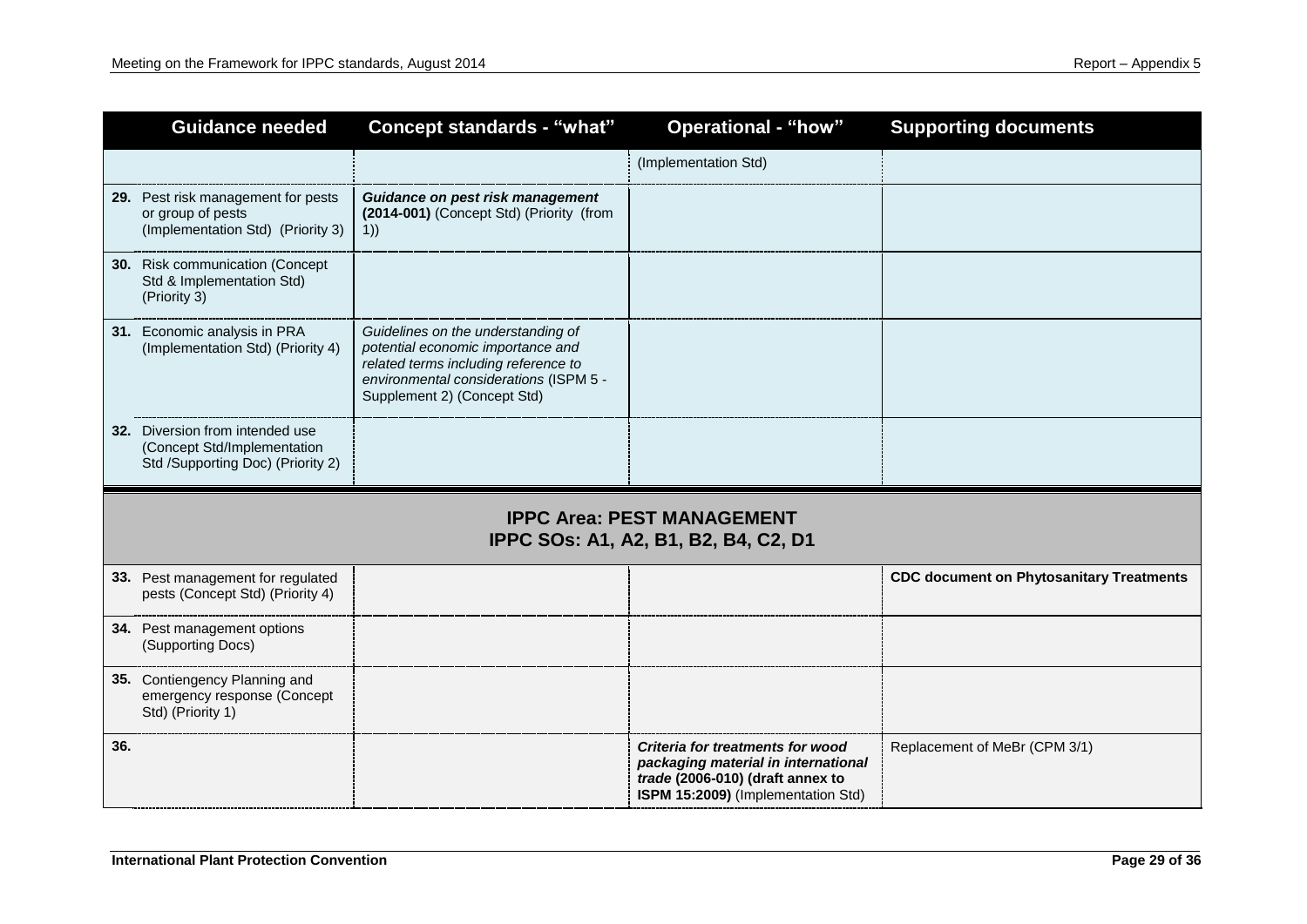| <b>Guidance needed</b>                                                                                                                                                                  | <b>Concept standards - "what"</b>                                                                                                      | <b>Operational - "how"</b>                                                                                                                       | <b>Supporting documents</b>                                                                                           |
|-----------------------------------------------------------------------------------------------------------------------------------------------------------------------------------------|----------------------------------------------------------------------------------------------------------------------------------------|--------------------------------------------------------------------------------------------------------------------------------------------------|-----------------------------------------------------------------------------------------------------------------------|
|                                                                                                                                                                                         |                                                                                                                                        | (Priority 2)                                                                                                                                     |                                                                                                                       |
| 37. (ISPM 28) Phytosanitary<br>treatments for regulated pests<br>annexes non commodity specific<br>treatments, e.g. soil drench,<br>sterilization) (Implementation<br>Std) (Priority 4) | Guidelines for the use of irradiation as a<br>phytosanitary measure (ISPM 18:2003)<br>(2014-007) (Concept Std) (Priority 3<br>(from 2) | Guidelines for the use of irradiation as<br>a phytosanitary measure<br>(ISPM 18:2003) (2014-007)<br>(Implementation Std) (Priority 3 (from<br>2) | Explanatory document (2006) on ISPM 18:2003<br>(Guidelines on the use of irradiation as a<br>phytosanitary treatment) |
| 38.                                                                                                                                                                                     | Phytosanitary treatments for regulated<br>pest (ISPM 28:2007) (Concept Std)                                                            | Requirements for the use of<br>fumigation as a phytosanitary<br>measure (2014-004) (Implementation<br>Std) (Priority 1)                          |                                                                                                                       |
| 39.                                                                                                                                                                                     |                                                                                                                                        | Requirements for the use of<br>temperature treatments as a<br>phytosanitary measure (2014-005)<br>(Implementation Std) (Priority 1)              |                                                                                                                       |
| 40.                                                                                                                                                                                     |                                                                                                                                        | Requirements for the use of modified<br>atmosphere treatments as a<br>phytosanitary measure (2014-006)<br>(Implementation Std) (Priority 2)      |                                                                                                                       |
| 41.                                                                                                                                                                                     |                                                                                                                                        | Requirements for the use of chemical<br>treatments as a phytosanitary<br>measure (2014-003) (Implementation<br>Std) (Priority 3)                 |                                                                                                                       |
| 42.                                                                                                                                                                                     | Guidelines for pest eradication<br>programmes (ISPM 9:1998) (Concept<br>Std)                                                           | Guidelines for pest eradication<br>programmes (ISPM 9:1998)<br>(Implementation Std)                                                              |                                                                                                                       |
| 43.                                                                                                                                                                                     |                                                                                                                                        | Phytosanitary procedures for fruit<br>fly (Tephritidae)<br>management (2005-010)                                                                 |                                                                                                                       |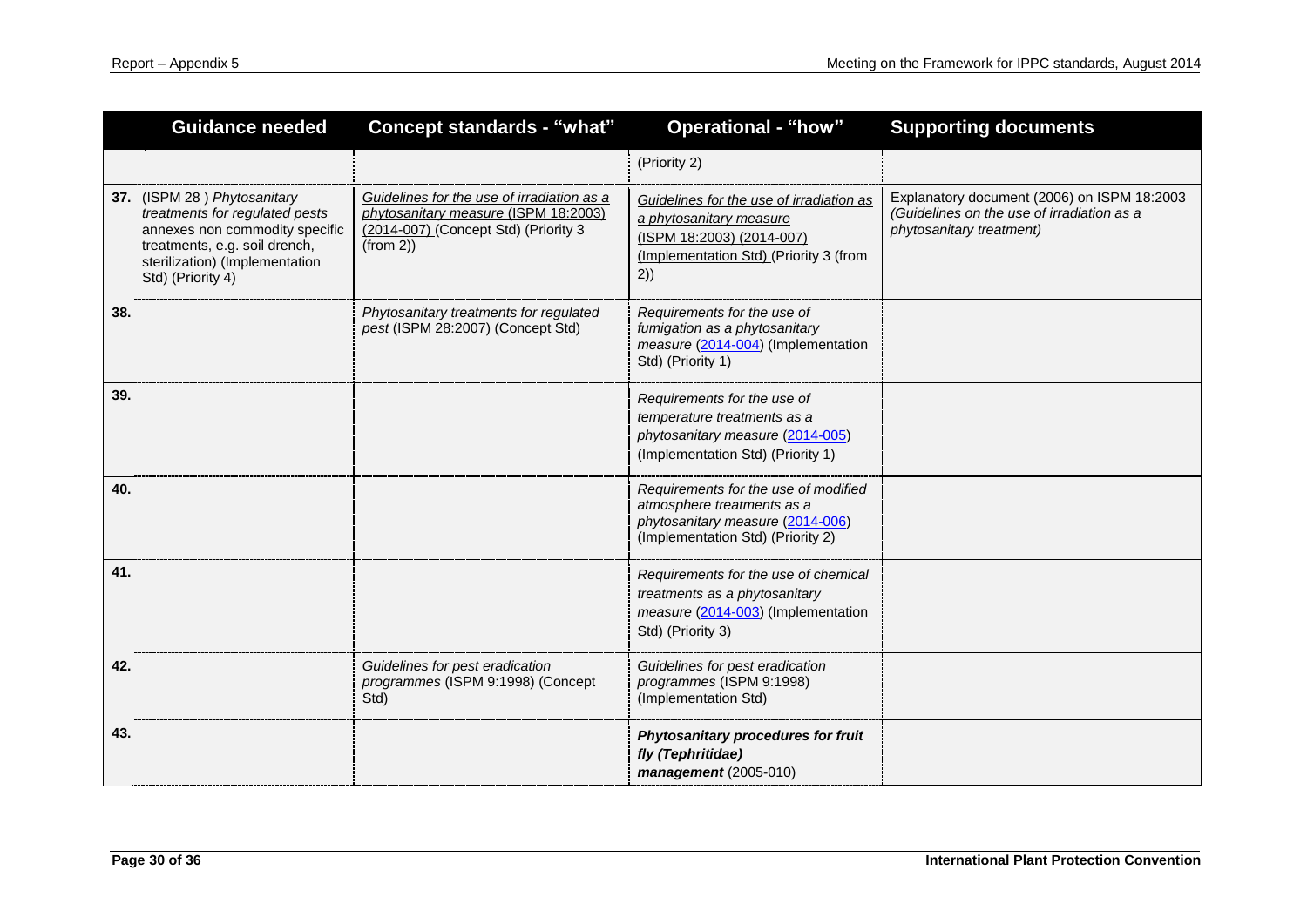| <b>Guidance needed</b>                                                                                            | <b>Concept standards - "what"</b>                                                                                           | <b>Operational - "how"</b>                                                                                                                                                                                                                                                                                                                             | <b>Supporting documents</b>                                                          |  |
|-------------------------------------------------------------------------------------------------------------------|-----------------------------------------------------------------------------------------------------------------------------|--------------------------------------------------------------------------------------------------------------------------------------------------------------------------------------------------------------------------------------------------------------------------------------------------------------------------------------------------------|--------------------------------------------------------------------------------------|--|
|                                                                                                                   |                                                                                                                             | (Implementation Std)                                                                                                                                                                                                                                                                                                                                   |                                                                                      |  |
| 44. Integrated measures & systems<br>approach (Concept Std) (Priority<br>4)                                       | Integrated measures plants for planting<br>(ISPM 36:2012) (Concept Std)<br>Systems approach (ISPM 14:2002)<br>(Concept Std) | Integrated measures plants for<br>planting (ISPM 36:2012)<br>(Implementation Std)<br>Pest free potato (Solanum spp.)<br>micropropagative material and<br>minitubers for international trade<br>(ISPM 33:2010) (Implementation Std)<br>Systems approach for pest risk<br>management of fruit flies (Tephritidae)<br>(ISPM 35:2012) (Implementation Std) |                                                                                      |  |
| <b>IPPC Area: PHYTOSANITARY IMPORT &amp; EXPORT REGULATORY SYSTEMS</b><br><b>IPPC SOs: A3, B4, C1, C2, C3, D3</b> |                                                                                                                             |                                                                                                                                                                                                                                                                                                                                                        |                                                                                      |  |
| 45.                                                                                                               | Phytosanitary certification system (ISPM<br>7:2011) (Concept Std)                                                           | Phytosanitary certificates<br>(ISPM 12:2011) (Implementation Std)                                                                                                                                                                                                                                                                                      | Import - export procedures (proposed<br>manual)                                      |  |
|                                                                                                                   |                                                                                                                             | Electronic certification, information on<br>standard XML schemes and<br>exchange mechanisms (ISPM<br>12:2011 - Appendix 1)<br>(Implementation Std)                                                                                                                                                                                                     | e-Phyto (proposed system)                                                            |  |
| 46.                                                                                                               | Consignments in transit (ISPM 25:2006)<br>(Concept Std)                                                                     | Consignments in transit<br>(ISPM 25:2006) (Implementation Std)                                                                                                                                                                                                                                                                                         | Transit (proposed manual)                                                            |  |
| 47.                                                                                                               |                                                                                                                             | Guidelines for the export, shipment,<br>import and release of biological<br>control agents and other beneficial<br>organisms (ISPM 3:2005)<br>(Implementation Std)<br>Phytosanitary treatments for                                                                                                                                                     | Phytosanitary treatments based on historical<br>evidence (Position paper-TPPT draft) |  |
|                                                                                                                   |                                                                                                                             | regulated pests (ISPM 28:2007 -<br>Annexes 1 to 15) (Implementation                                                                                                                                                                                                                                                                                    |                                                                                      |  |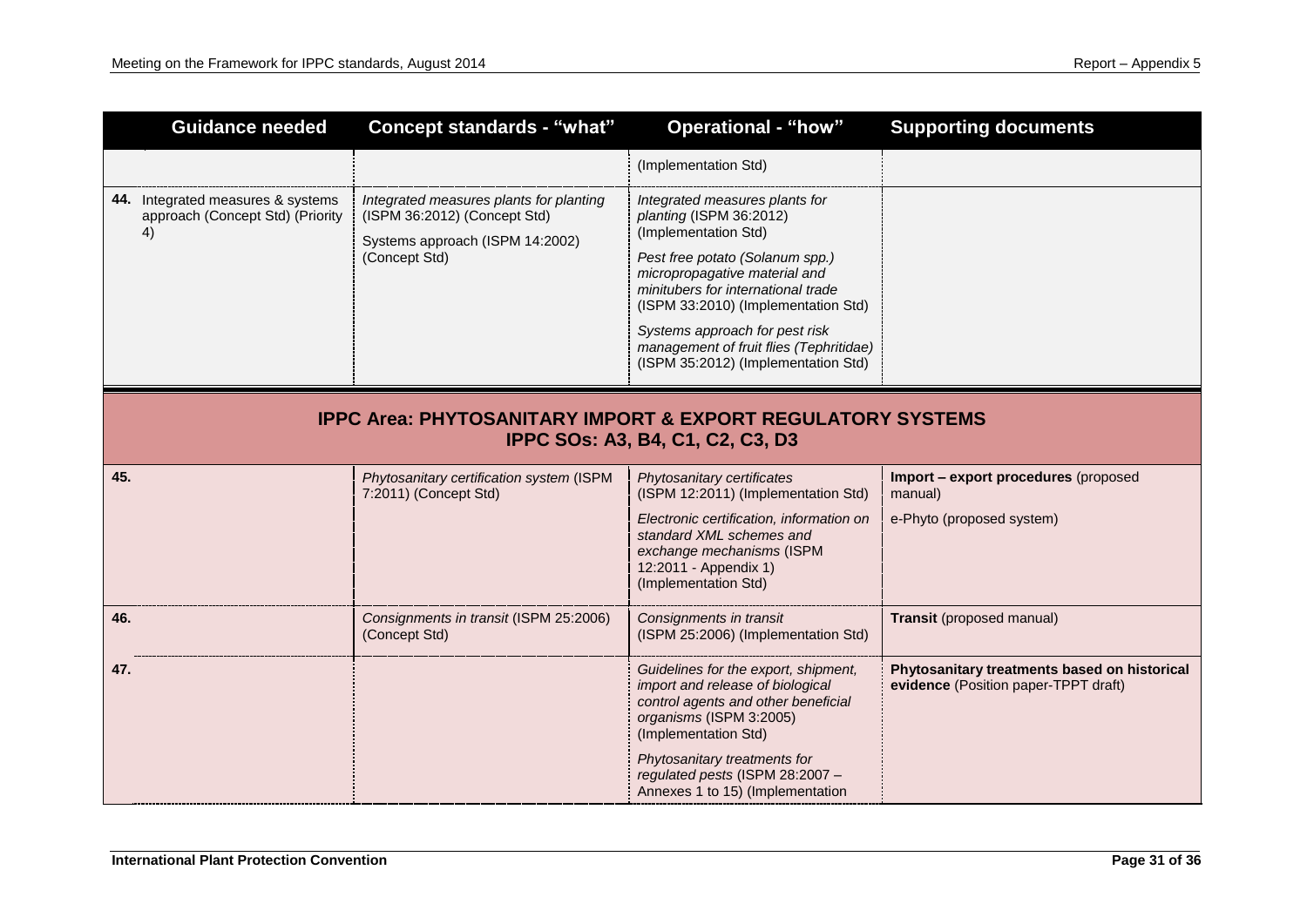| <b>Guidance needed</b>             | <b>Concept standards - "what"</b>                                                          | <b>Operational - "how"</b>                                                                                                                                      | <b>Supporting documents</b>                                                                                 |
|------------------------------------|--------------------------------------------------------------------------------------------|-----------------------------------------------------------------------------------------------------------------------------------------------------------------|-------------------------------------------------------------------------------------------------------------|
|                                    |                                                                                            | Std)                                                                                                                                                            |                                                                                                             |
| 48.                                | Guidelines for a phytosanitary import<br>regulatory system (ISPM 20:2004)<br>(Concept Std) | Guidelines for a phytosanitary import<br>regulatory system (ISPM 20:2004)<br>(Implementation Std)<br>Use of permits as import<br>authorization (2008-006) (ISPM | Explanatory document (2005) on ISPM 20:2004<br>(Guidelines for a phytosanitary import regulatory<br>system) |
|                                    |                                                                                            | 20:2004, new annex)<br>(Implementation Std) (Priority 4<br>(from 3)                                                                                             |                                                                                                             |
| 49.                                |                                                                                            | Guidelines for inspection<br>(ISPM 23:2005) (Implementation Std)                                                                                                |                                                                                                             |
| 50.                                | Methodologies for sampling of<br>consignments (ISPM 31:2008) (Concept<br>Std)              | Methodologies for sampling of<br>consignments (ISPM 31:2008)<br>(Implementation Std)                                                                            | Explanatory document (2009) on ISPM 31:2008<br>(Methodologies for sampling of consignments)                 |
| 51.                                |                                                                                            | Design and operation of post-entry<br>quarantine stations for plants<br>(ISPM 34:2010) (Implementation Std)                                                     |                                                                                                             |
| 52.                                |                                                                                            |                                                                                                                                                                 | Dispute settlement manual                                                                                   |
| 53.                                | Phytosanitary pre-import clearance<br>(2005-003) (Concept Std) (Priority 3)                |                                                                                                                                                                 |                                                                                                             |
| 54. Traceability (Supporting Docs) |                                                                                            |                                                                                                                                                                 | <b>Proposed Traceback Guidance</b>                                                                          |
|                                    |                                                                                            |                                                                                                                                                                 | Market access (manual)                                                                                      |
| 55. Pathways (Supporting Docs)     |                                                                                            | Minimizing pest movement by air<br>containers and aircrafts (2008-002)<br>(Implementation Std) (Priority 2<br>(from 1)                                          |                                                                                                             |
| 56.                                |                                                                                            | International movement of cut<br>flowers and branches (2008-005)                                                                                                |                                                                                                             |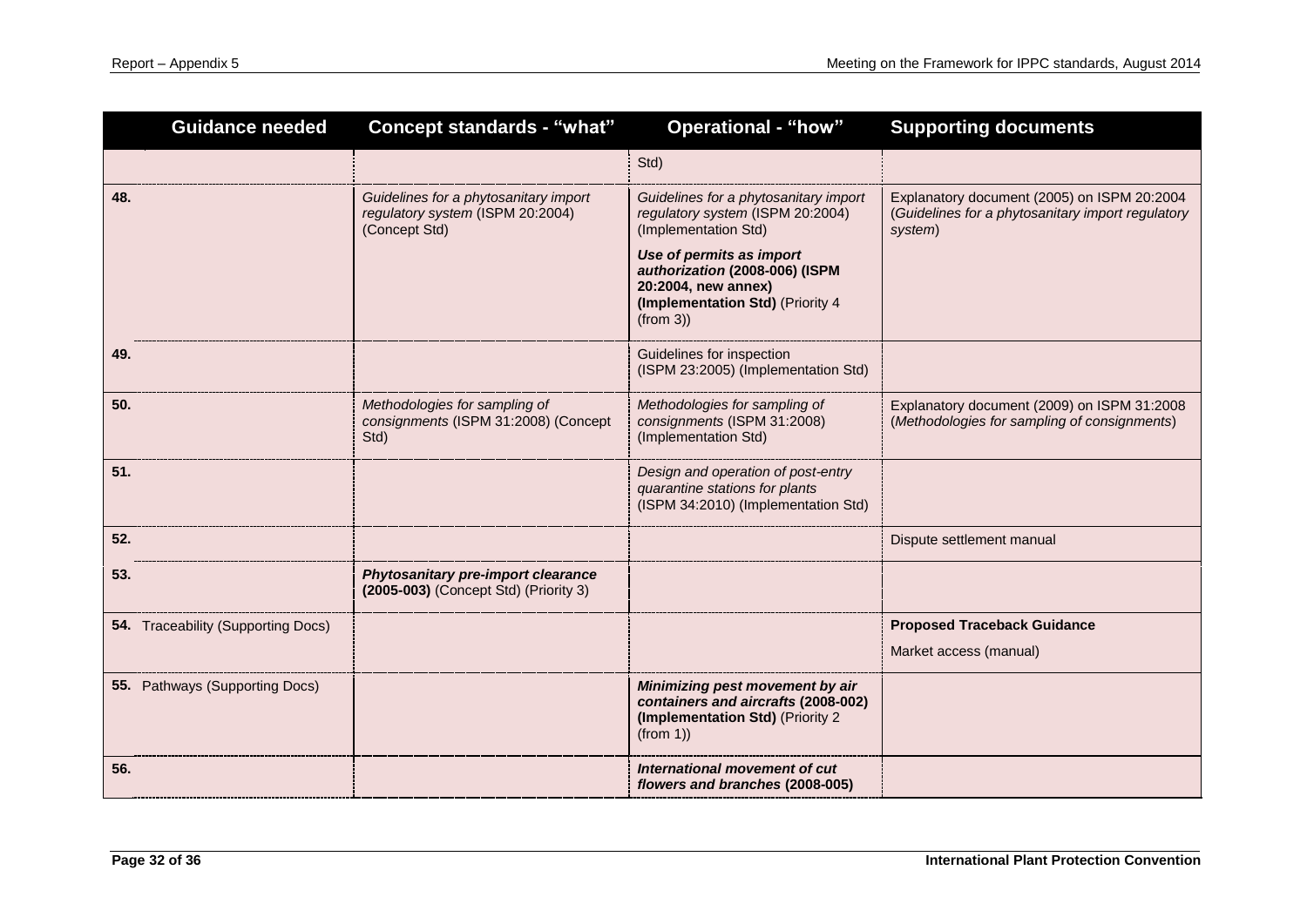| <b>Guidance needed</b> | <b>Concept standards - "what"</b> | <b>Operational - "how"</b>                                                                                                                                               | <b>Supporting documents</b>                                                                                                                                                                                   |
|------------------------|-----------------------------------|--------------------------------------------------------------------------------------------------------------------------------------------------------------------------|---------------------------------------------------------------------------------------------------------------------------------------------------------------------------------------------------------------|
|                        |                                   | (Implementation Std) (Priority 4)                                                                                                                                        |                                                                                                                                                                                                               |
| 57.                    |                                   | Safe handling and disposal of<br>waste with potential pest risk<br>generated during international<br>voyages (2008-004)<br>(Implementation Std) (Priority 2)<br>(from 3) |                                                                                                                                                                                                               |
| 58.                    |                                   | International movement of growing<br>media in association with plants<br>for planting (2005-004)<br>(Implementation Std) (Priority 1)                                    |                                                                                                                                                                                                               |
| 59.                    |                                   | Minimizing pest movement by sea<br>containers (2008-001) (Priority 1)                                                                                                    | <b>CPM Recommendation on sea containers</b>                                                                                                                                                                   |
| 60.                    |                                   | International movement of grain<br>(2008-007) (Priority 1)                                                                                                               | Internet trade (e-commerce) in plants and other<br>regulated articles (CPM recommendation CPM-<br>9/2014/2)                                                                                                   |
| 61.                    |                                   | ISPM 15:2009 (Guidelines for<br>regulating wood packaging material in<br>international trade)                                                                            | Explanatory document (2014) on ISPM 15:2009<br>(Guidelines for regulating wood packaging<br>material in international trade)<br>Dielectric heat treatment (draft manual)<br>Quick guide to Dielectric heating |
| 62.                    |                                   | International movement of used<br>vehicles, machinery and equipment<br>(2006-004) (Implementation Std)<br>(Priority 3)                                                   |                                                                                                                                                                                                               |
| 63.                    |                                   | International movement of seeds<br>(2009-003) (Implementation Std)<br>(Priority 1)                                                                                       |                                                                                                                                                                                                               |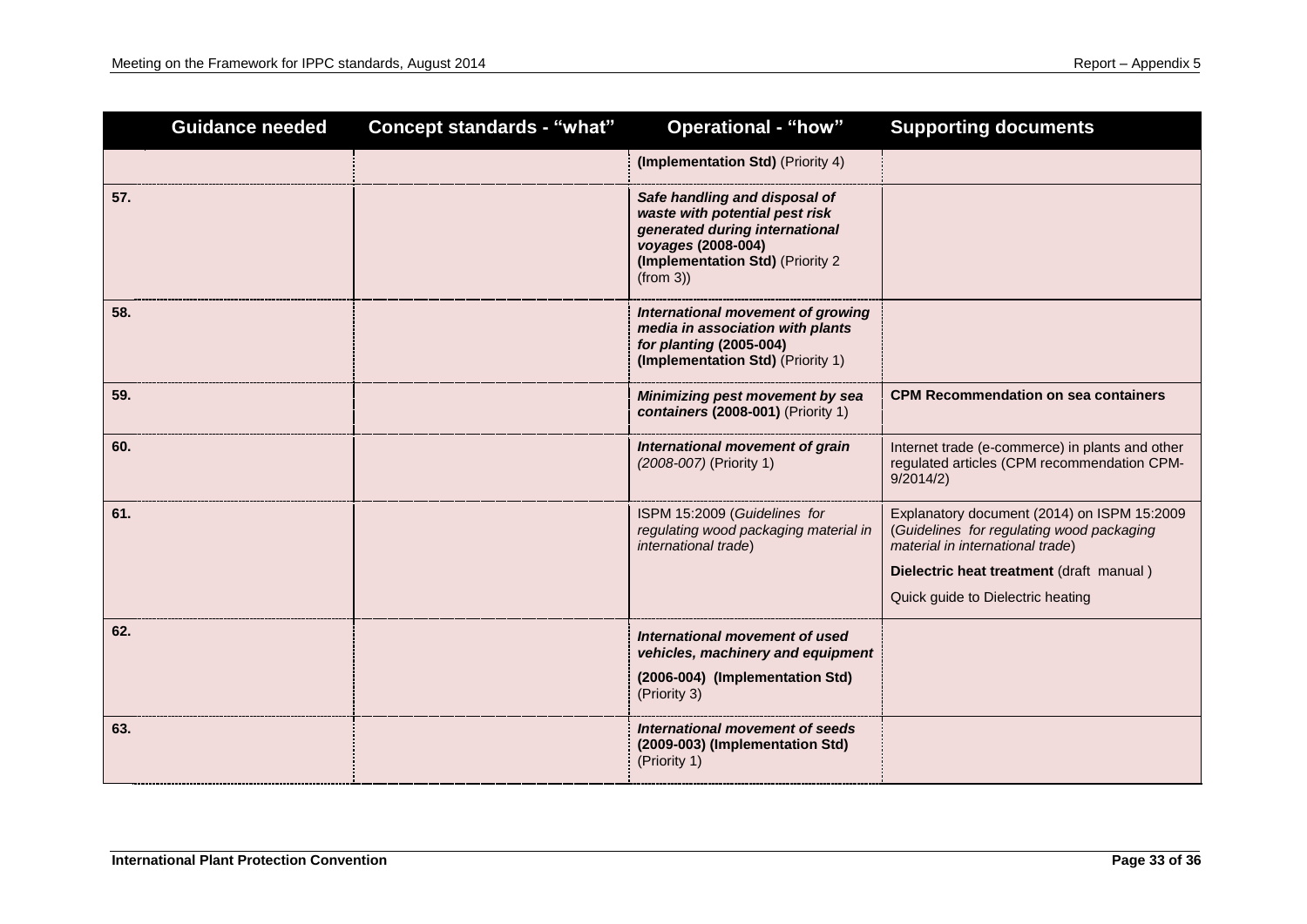| <b>Guidance needed</b>                                                                                                   | <b>Concept standards - "what"</b>                                        | <b>Operational - "how"</b>                                                                                                              | <b>Supporting documents</b> |  |
|--------------------------------------------------------------------------------------------------------------------------|--------------------------------------------------------------------------|-----------------------------------------------------------------------------------------------------------------------------------------|-----------------------------|--|
| 64.                                                                                                                      |                                                                          | International movement of wood<br>(2006-029) (Implementation Std)<br>(Priority 1)                                                       |                             |  |
| 65.                                                                                                                      |                                                                          | International movement of wood<br>products and handicrafts made<br>from wood (2008-008)<br>(Implementation Std) (Priority 2<br>(from 1) |                             |  |
| <b>IPPC Area: DIAGNOSTICS</b><br><b>IPPC SOs: A1, B1, B4</b>                                                             |                                                                          |                                                                                                                                         |                             |  |
| 66. Requirements for diagnostics<br>(Implementation Std) (Priority 2)                                                    | Diagnostic protocols for regulated pests<br>(ISPM 27:2006) (Concept Std) | Diagnostic protocols for regulated<br>pests (ISPM 27:2006 - DP Annexes 1<br>to 6) (Implementation Std)                                  |                             |  |
| 67. International or regional<br>cooperation for diagnostics (e.g.<br>Regional centers of expertise<br>(Supporting Docs) |                                                                          |                                                                                                                                         |                             |  |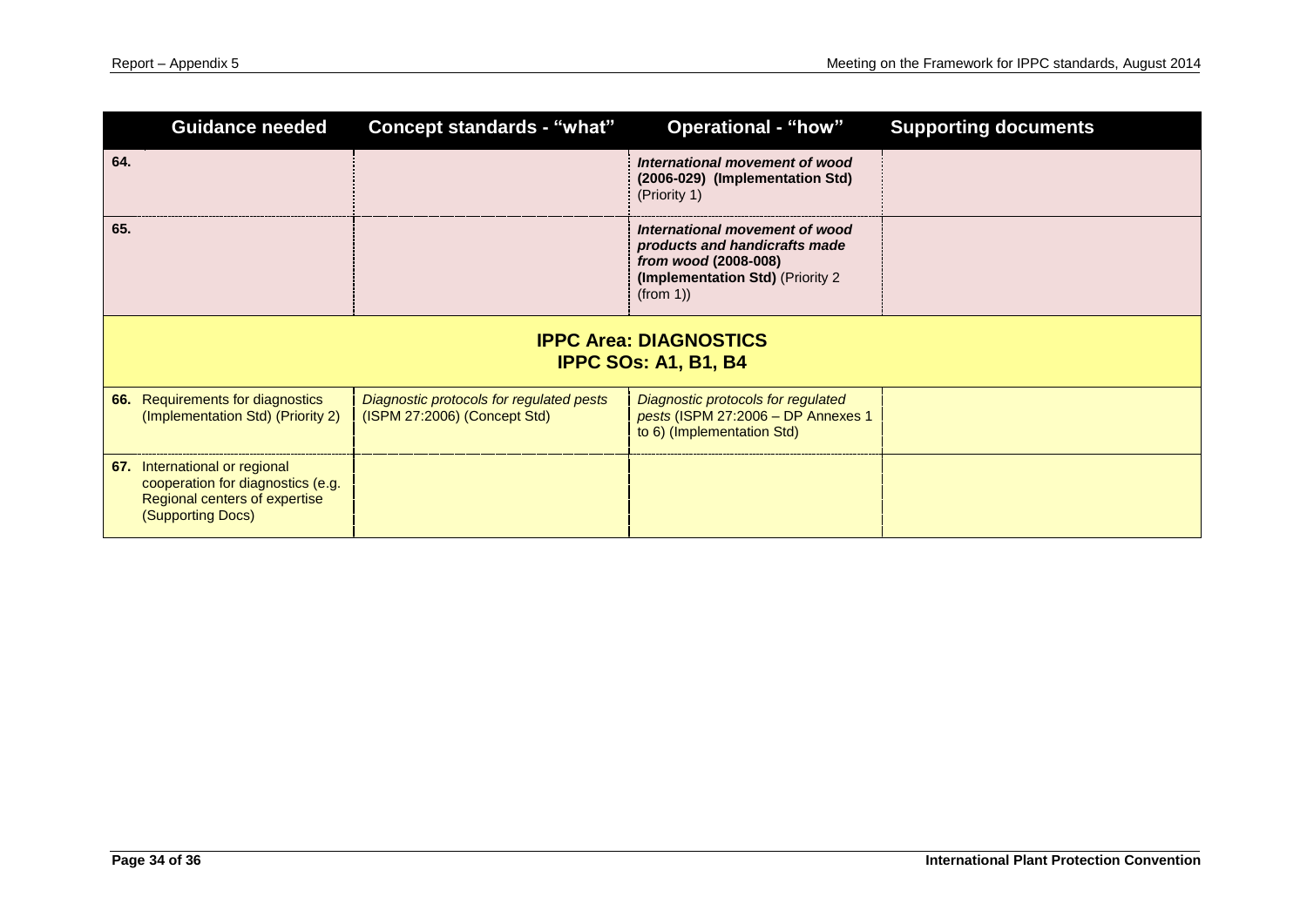## <span id="page-34-0"></span>**Appendix 6: Criteria for justification and prioritization of proposed topics**

*Criteria listed in Annex 3: Submission form for topics for IPPC Standards*

*IPPC Procedure Manual for Standard setting (2013)*

*Modifications proposed by the Framework for standards and implementation group (August 2014)*

Priority will be given to topics with the largest global impact and within the priority ranking system (1-4), concept standards are considered to have higher weighting than implementation standards.

Core criteria (must provide information)

1. Contribution to the purpose of the IPPC as described in article I.

2.Strong linkage to IPPC Strategic Objectives (SOs) and Organizational results and Fframework demonstrated

23. Feasibility of implementation at the global level (includes ease of implementation, technical complexity, capacity of NPPOs to implement, relevance for more than one region).

34. Clear identification of the problems that need to be resolved through the development of the standard.

45. Availability of, or possibility to collect, information in support of the proposed standard (e.g. scientific, historical, technical information, experience).

Supporting criteria (provide information as appropriate)

(Practical)

1. Feasibility of adopting the proposed standard within a reasonable time frame.

2. Stage of development of the proposed standard (is a standard on the same topic already widely used by NPPOs, RPPOs or a relevant international organization).

3. Availability of expertise needed to develop the proposed standard.

#### Economic

4. Estimated value of the plants protected.

5. Estimated value of trade affected by the proposed standard (e.g. volume of trade, value of trade, the percentage of Gross Domestic Product of this trade) if appropriate.

6. Estimated value of new trade opportunities provided by the approval of the proposed standard.

7. Potential benefits in terms of pest control or quarantine activities.

#### Environmental

8. Utility to reduce the potential negative environmental consequences of certain phytosanitary measures, for example reduction in global emissions for the protection of the ozone layer.

9. Utility in the management of non indigenous species which are pests of plants (such as some invasive alien species).

10. Contribution to the protection of the environment, through the protection of wild flora, and their habitats and ecosystems, and of agricultural biodiversity.

#### Strategic

11. Extent of support for the proposed standard (e.g. one or more NPPOs or RPPOs have requested it, or one or more RPPOs have adopted a standard on the same topic).

12. Frequency with which the issue addressed by the proposed standard emerges as a source of trade disruption (e.g. disputes or need for repeated bilateral discussions, number of times per year trade is disrupted).